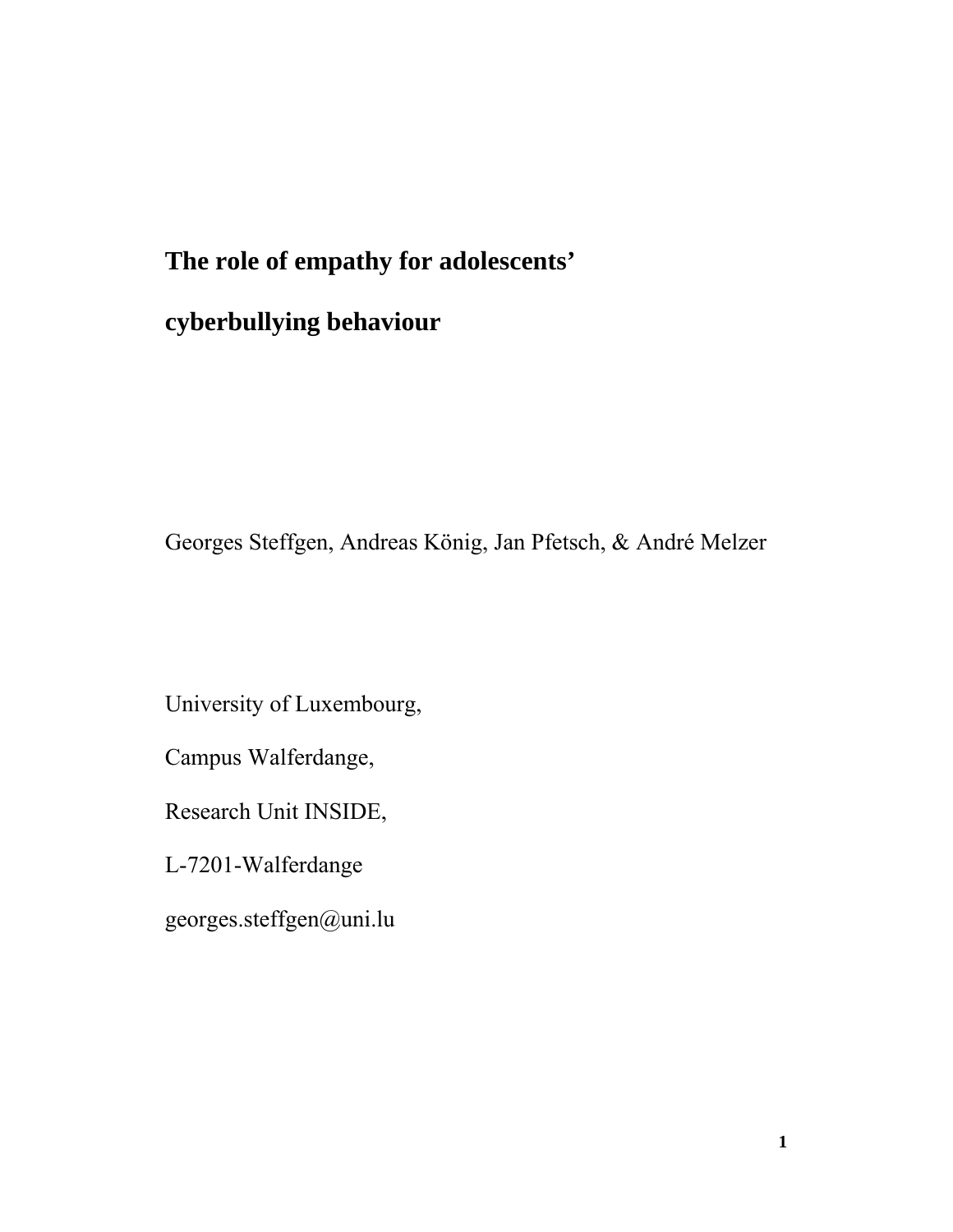# **The role of empathy for adolescents'**

# **cyberbullying behaviour**

#### **Abstract**

The negative relationship between empathy and aggressive behaviour has been demonstrated in meta-analyses (e.g., Jolliffe & Farrington 2004). On the basis of these findings it was hypothesized that a lack of empathic responsiveness may also be a characteristic of cyber bullies. In the present study 2,070 students of Luxembourg secondary schools completed an online survey that included a German version of the Cyberbullying questionnaire (Smith et al. 2008) and a newly developed empathy scale. ANOVAs indicated significant differences between cyber bullies and non-cyber bullies. Most importantly, it was observed that cyber bullies demonstrated less empathic responsiveness than non-bullies. The findings confirm and substantially extend the research on the relationship between empathy and aggressive behaviour. From an educational point of view the findings suggest that training of empathy skills might be an important tool in decreasing cyberbullying.

#### **Keywords**

Cyberbullying, traditional bullying, empathy, Luxembourg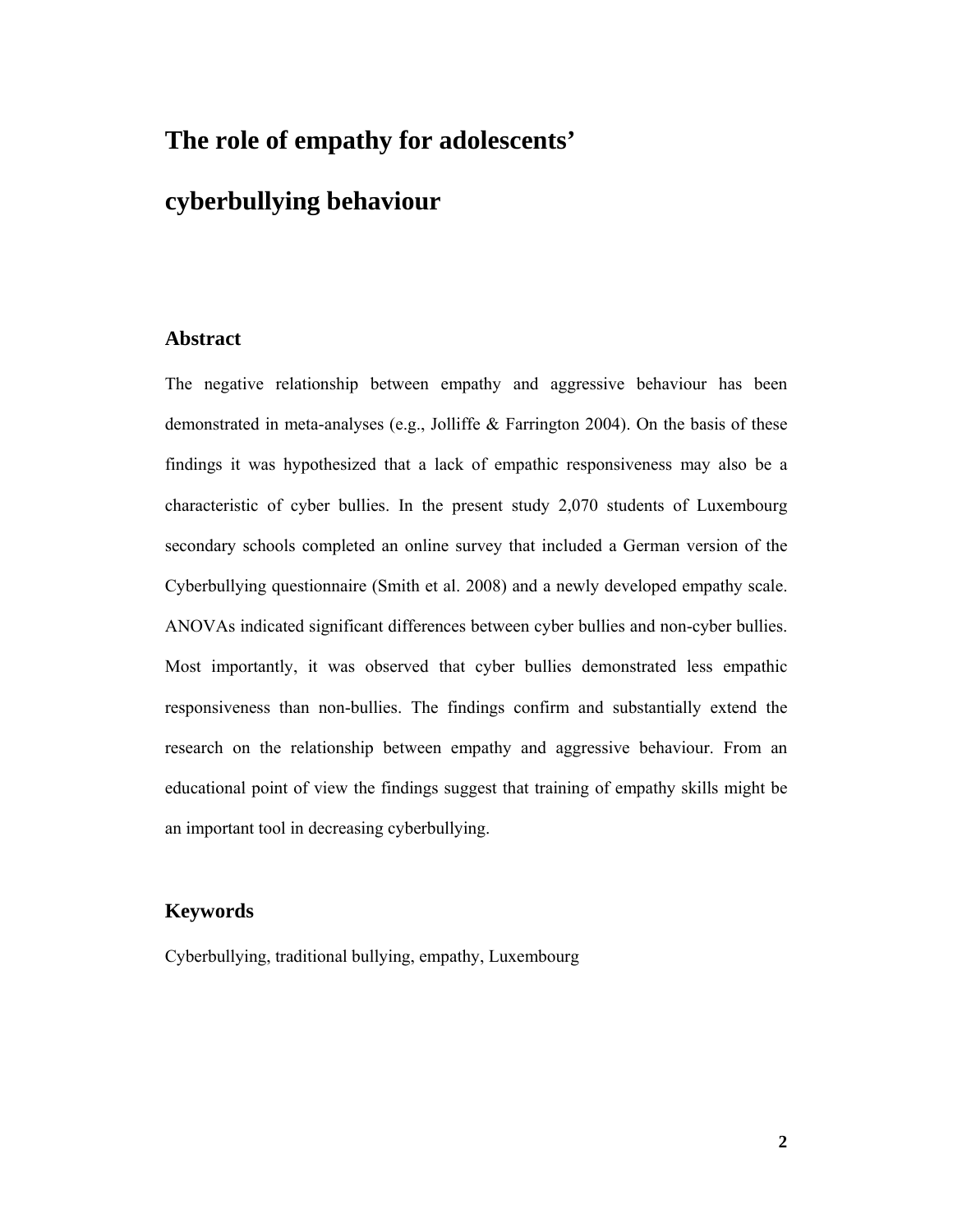## **1. Introduction**

School violence and bullying are serious societal problems (Smith 2003), also in Luxembourg (Huberty & Steffgen 2008; Steffgen & Ewen 2004). Many teachers and school administrators recognize the problem of school bullying. However, only few are aware that students may also suffer from harassment in electronic communication. The present study aims at expanding the understanding of this new phenomenon, called cyberbullying (Smith et al. 2008). To do so, this study presents a definition of cyberbullying. In addition, particular attention will be devoted to the role of empathy in this new form of aggressive behaviour.

## **1.1 Definition of cyberbullying**

Cyberbullying has emerged as a recent phenomenon resulting from the advancement of new communication technologies. In current definitions, it has been described as the deliberate and repeated harm inflicted through the use of computers, cell phones, and other electronic devices (Hinduja & Patchin 2009), carried out as an aggressive act by a group or individual, against a victim who cannot easily defend him or herself (Smith et al. 2006).

Cyberbullying may occur in various forms, including flaming/trolling, harassment, cyber stalking, denigration, impersonation/identity theft, outing, photo shopping, exclusion, threatening with physical harm or happy slapping (Willard 2006). The latter issue denotes that traditional bullying and cyberbullying may even occur in combination: with happy slapping, an unsuspecting person is recorded while being harassed or physically abused, and the resultant digital photo or video is uploaded to a web site or otherwise sent around for public viewing.

**3**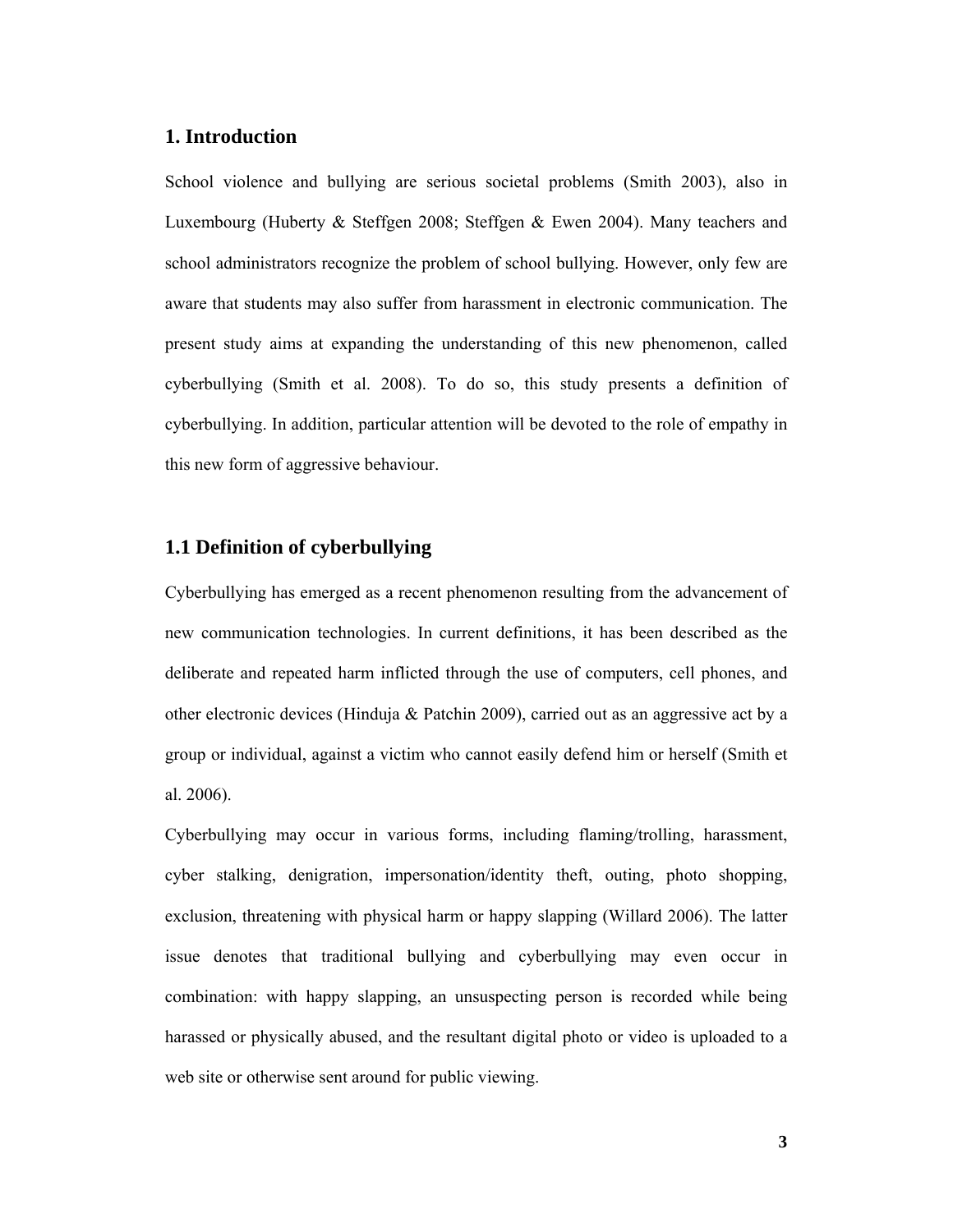A great number of electronic communication tools provide opportunities for cyberbullying, including cell phones (e.g., phone call, text message, picture/video clip bullying), or the Internet (e.g., email, instant messaging, via websites, chat room bullying).

Studies in different European countries, USA, Canada and Australia report a prevalence rate of cyber victimisation of 3% to 26%, and cyberbullying of 6% to 17% (Campbell 2005, Li 2006, NCH 2005, Smith et al. 2008, Ybarra & Mitchell 2004).

Unlike traditional bullies, cyber bullies benefit from greater anonymity. Although there are some technological possibilities to identify the cyber perpetrator, in many cases the victims may not have the knowledge or administrator rights to identify the user of an anonymous email account or a mobile phone card (Hinduja & Patchin 2009). In addition, cyber bullies have a more unique sense of power and control and a stronger feeling of imperviousness to sanctions than traditional bullies. Altogether, cyberbullying appears to be a more pervasive phenomenon, which may occur anywhere and at any time (Willard 2006). With respect to the specific characteristics of current communication technologies there seems to be no place to hide for those becoming victims of cyberbullying. In contrast, the perpetrators benefit from the breadth of the audience and the greater invisibility compared to traditional forms.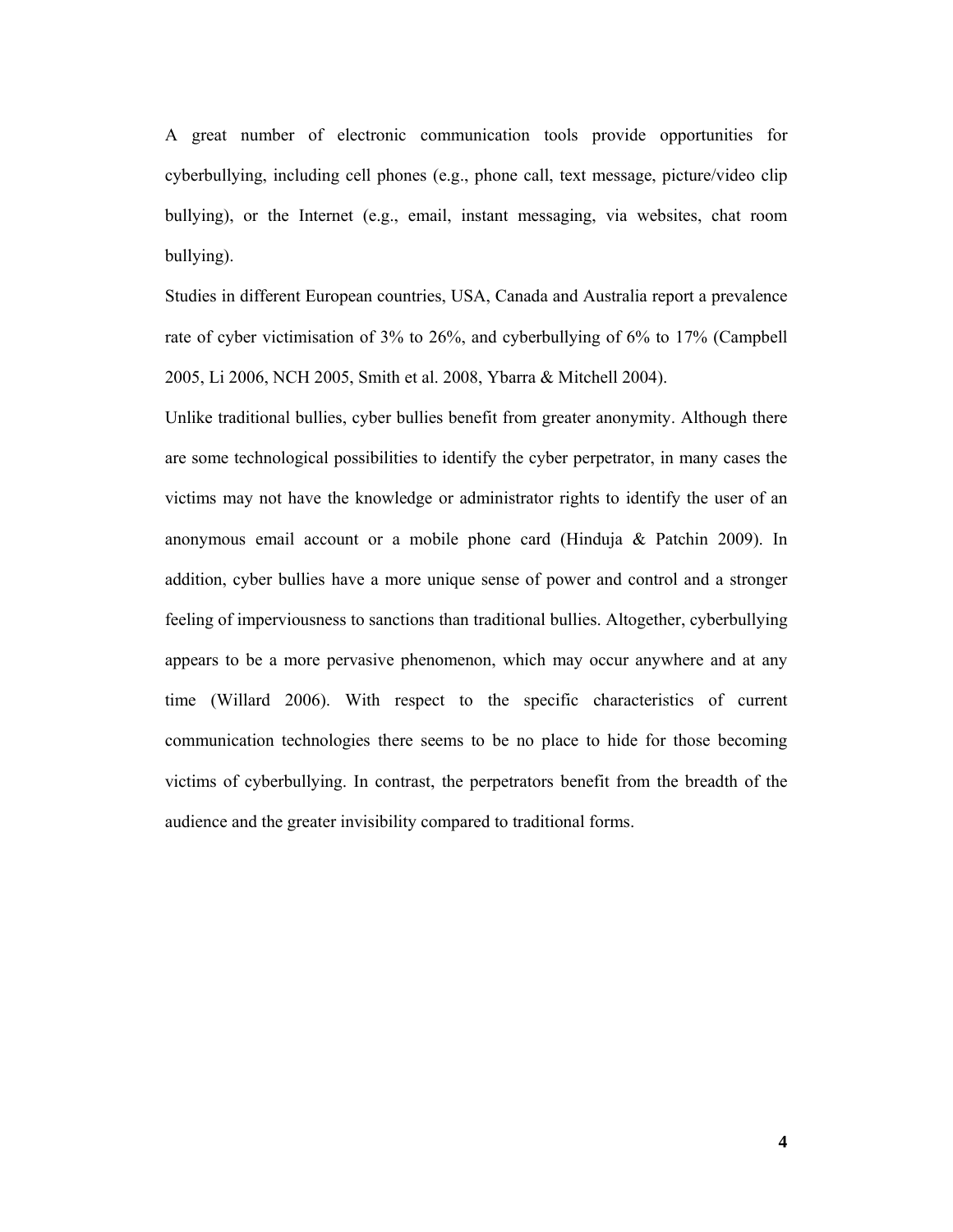Irrespective of the differences mentioned above, the question emerges whether or not cyberbullying is only a covert form of psychological bullying (Smith et al. 2008). Overt forms of aggression include direct face-to-face confrontations between the perpetrator and the victim, for example through verbal insults or physical attacks. Covert aggression, on the other hand, implies a harm, which is indirectly delivered through third parties. By rumour spreading, social exclusion or stealing friends the perpetrator may remain less apparent.

If cyberbullying is a covert form of traditional psychological bullying, then the same causal risk and protection factors or psychosocial correlates of becoming the target or the perpetrator of traditional bullying might apply also to cyberbullying. In line with this notion, recent studies suggested that students' roles in traditional bullying predicted the same behaviour in cyberbullying (Juvonen & Gross 2008; Kowalski & Limber 2007; Slonje & Smith 2007; Smith et al 2008). Whereas victims of traditional bullying were shown also to be targets of online attacks, bullied students proved to be also cyber bullies (Ybarra & Mitchell 2004; Ybarra at al. 2007).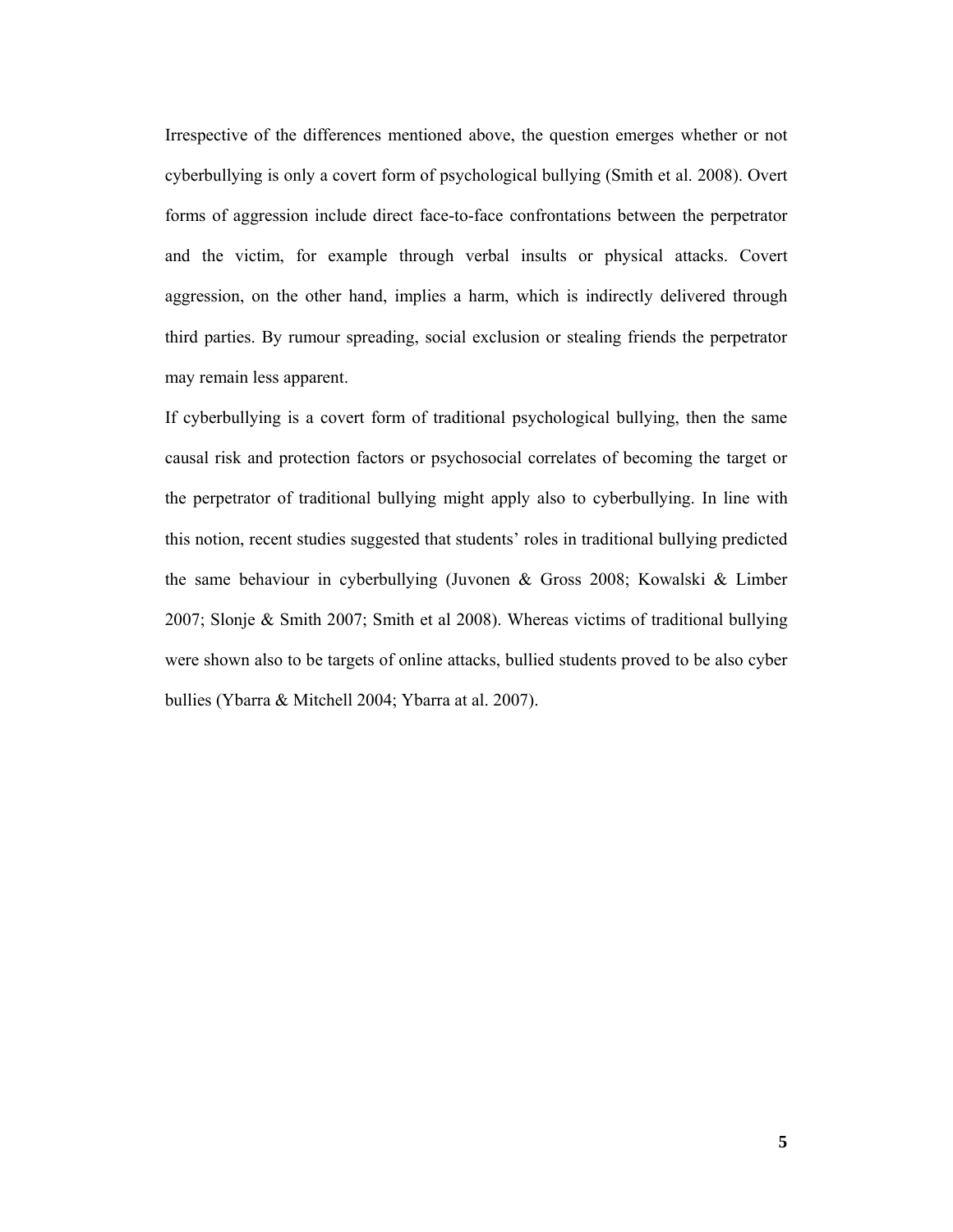## **1.2 Cyberbullying and empathy**

Empathy can be defined as sharing another person's emotional state (Eisenberg  $\&$ Strayer 1987). Empathy is denoted as the ability to experience a vicarious emotion when observing another person in distress, for example. In this context, it is suggested to differentiate between sympathy and empathy, with sympathy being a concern for another person based on the apprehension or comprehension of the other's emotional state or condition. Empathy, on the other hand, may be defined as an emotional reaction elicited by and congruent with another's emotional state or condition. Thus, Eisenberg et al. (2002) recognize sympathy as an affective state *different* from that of the other, whereas empathy is *congruent* with the affective state of the other. In contrast, Hoffman (2001) sees empathy as a feeling that fits someone else's condition more then one's own, but this feeling must not exactly match that of the other person. For example, empathic persons could observe an angry friend and feel themselves angry or sad or compassionate, depending on the situation and the reason that caused the angry feeling of the friend.

Other approaches suggest that empathy not only involves an emotional dimension but also a cognitive dimension. Here, empathy is defined as the ability to *understand* and *share* another person's emotional state or context (Cohen & Strayer 1996). Although no consensus has yet been reached among researchers, it is suggested to conceptualize empathy as a multidimensional construct with cognitive and emotional components (Davis 1994, Jolliffe & Farrington 2004) that have to be taken into account to understand empathy as a fundamental emotional ability that develops from the cradle on (Hoffmann 2001).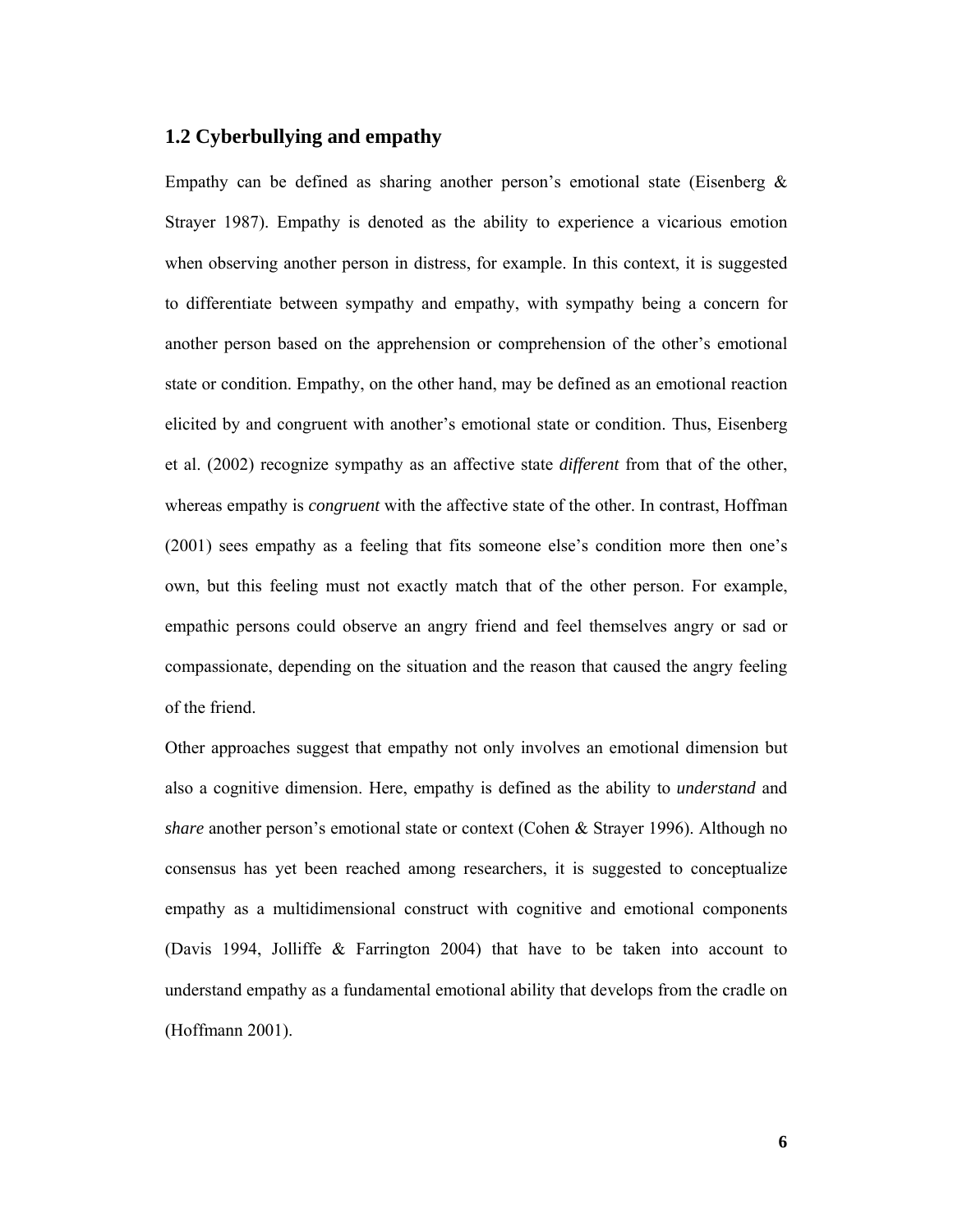All the aforementioned approaches conceptualize empathy as a personality trait that differs between individuals. This personality trait will be revealed in specific situations as state or empathic responsiveness. This may occur, for example, as a reaction to a person in distress, which then facilitates altruistic or prosocial behaviour (Batson et al. 1981).

The relationship between empathy and aggressive behaviour has been examined with a particular focus on adolescence (Miller & Eisenberg 1988). Two meta-analyses confirmed the negative relationship between antisocial behaviour and empathy (Jolliffe & Farrington 2004, Miller & Eisenberg 1988). Both cognitive and emotional components of empathy were shown to mitigate aggressive and violent behaviour (Jolliffe & Farrington 2004).

As yet some research has been conducted on the link between empathy and aggression in general. However, only few studies addressed the empathic skills of traditional bullies. These studies revealed an inconsistent pattern, which seems to be related to the gender of participants. Some studies reported a weak to moderate negative relationship between empathy and involvement in bullying others (Correia & Dalbert 2008, Endresen & Olweus 2001, Espelage et al. 2004, Jolliffe & Farrington 2006, Nickerson et al. 2008). Other studies found a significant difference between prosocial children and bullies, but this difference disappeared, when controlled for gender (Warden & Mackinnon 2003). Also, a negative relationship between empathy and bullying was observed either only for boys (Gini et al. 2007), or only for girls (Jolliffe & Farrington, 2006, for affective empathy). The latter study differentiated three forms of bullying (name calling, violent bullying, and indirect bullying). Differences were found between

**7**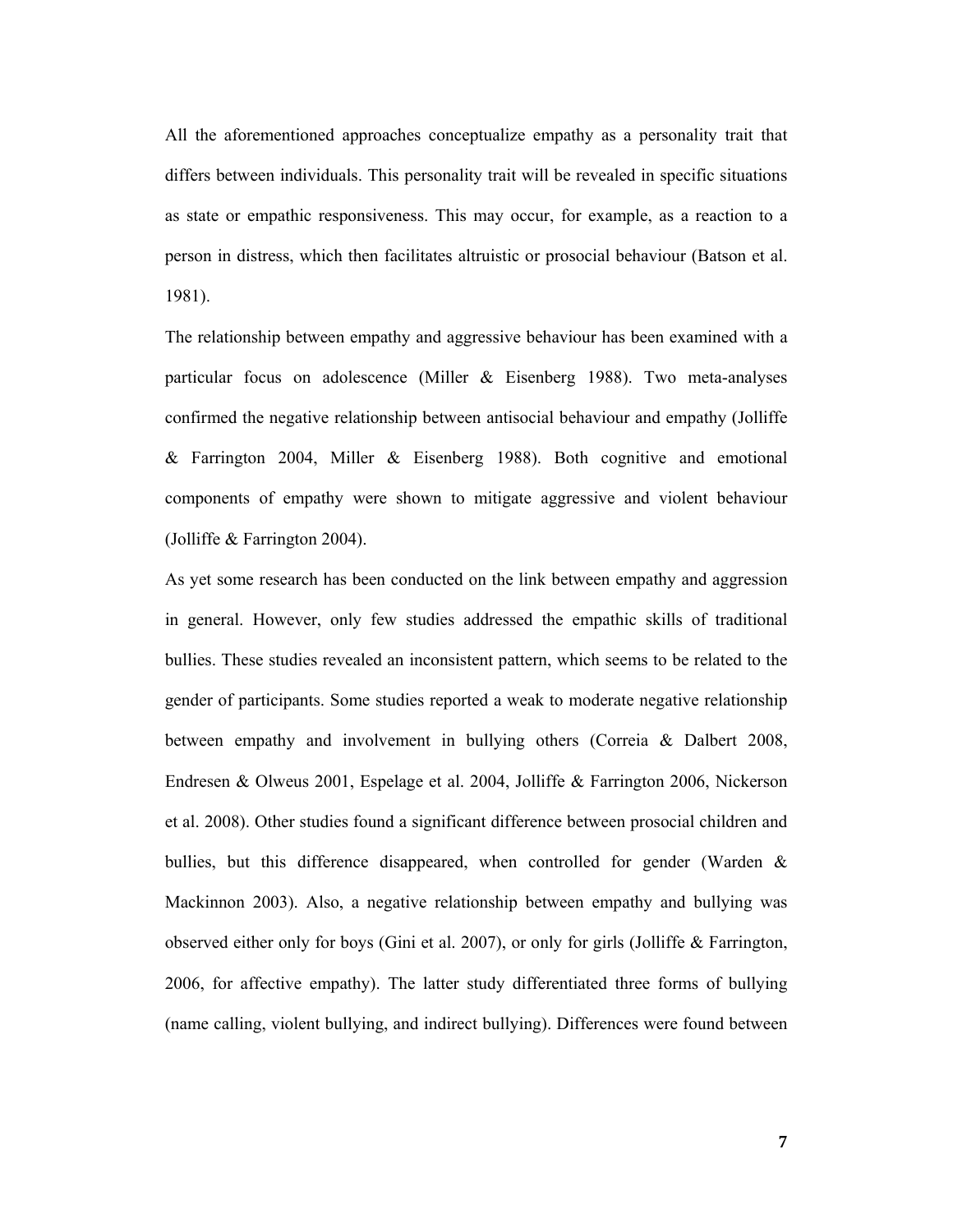bullies and non-bullies for boys regarding violent bullying and for girls regarding indirect bullying (Jolliffe & Farrington 2006).

As mentioned above, cyber bullies remain more anonymous than traditional face-to-face bullies. This anonymity, or distance, between the perpetrator and the victim implies that perpetrators will be prevented from observing the immediate consequences of their behaviour. Therefore, cyber bullies may even experience less empathy for their victims than traditional bullies. Alternatively, cyberbullying may particularly attract persons with low trait empathy. However, and in contrast to findings with traditional bullying, first research findings do not support this role of empathy for cyberbullying. Cyber bullies were not found to show a lack of empathy in comparison to victims, bullyvictims, and non-involved persons (Almeida et al. 2008).

Given these inconclusive findings, the aim of the present study was to further examine the role of empathy for cyberbullying. In particular, the hypothesis was tested that cyber bullies show less empathy than non-cyber bullies.

#### **2. Method**

The methods section will start with a description of the study sample. Next, the measures used will be described.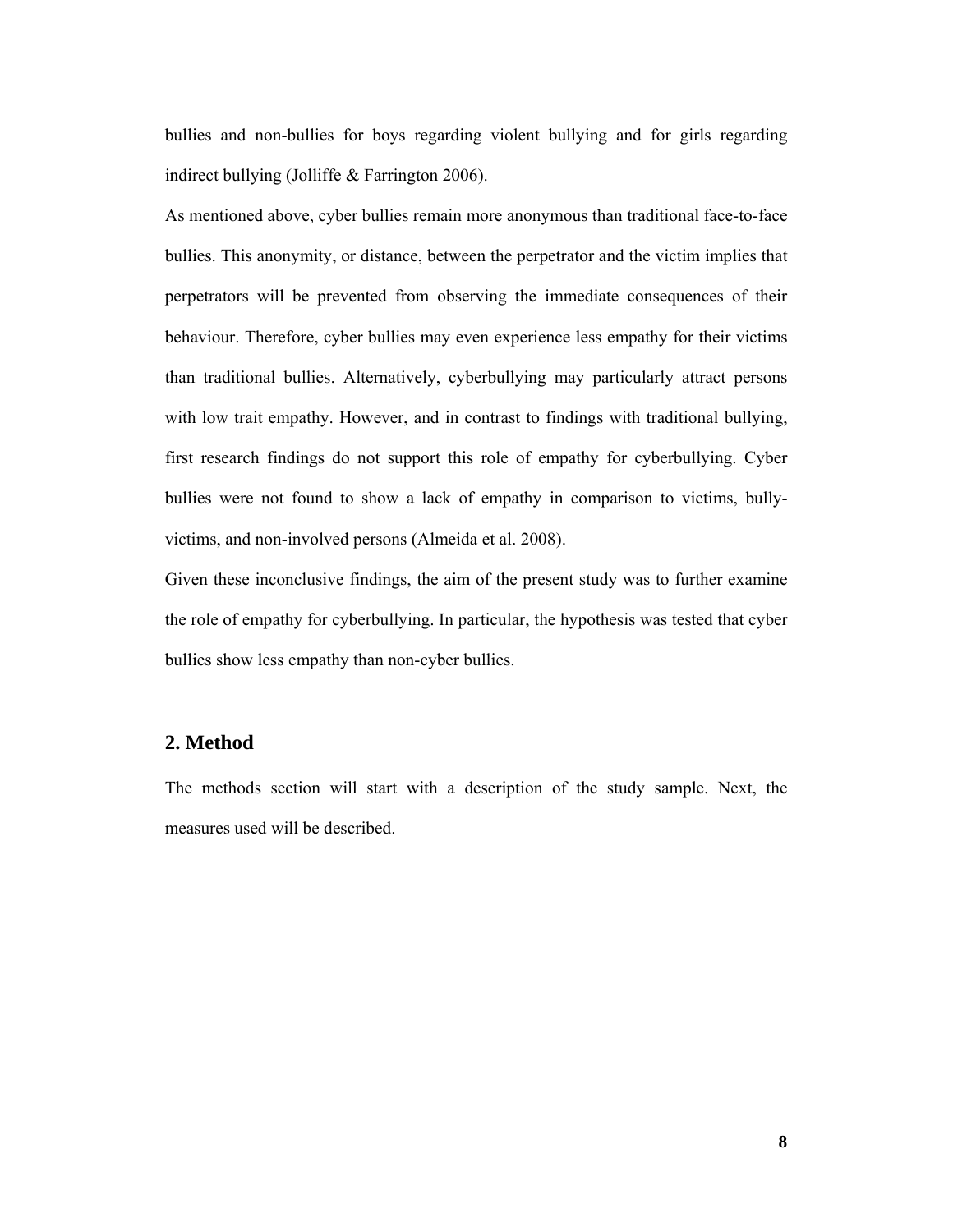#### **2.1 Participants and Procedure**

The sample consisted of 2,070 students. A total of 941 (45.5%) boys and 1,127 (54.5%) girls who attended  $7<sup>th</sup>$  to  $13<sup>th</sup>$  grade classes in Luxembourg secondary schools (56.9%) were  $7<sup>th</sup>$  to 9<sup>th</sup> graders) participated (2 missing values). A total of 73.3% (or 22 of 30) of all secondary schools in Luxembourg participated. The mean age of the sample was 15.9 years (SD = 2.3; range: 12 - 24). Participants received school permission to participate before data were collected as an online survey using PCs in the computer science room. Each class was tested at once with each student working on a separate PC. Also, students participated voluntarily and were allowed to end the questionnaire whenever they wanted. Nevertheless, almost all students answered the questions, such that only few participants (1.1%) had to be excluded from analyses because of missing data.

#### **2.2 Measures**

Cyberbullying questionnaire. A German short version of the cyberbullying questionnaire (30 items) was used (Smith et al. 2006). Each item used a 6-point ordinal scale (almost daily, several times a week, about once a week, about once in a month, 1-3 times a year, never). Students indicated how often they had become victim, perpetrator, or witness of traditional bullying, or cyberbullying, in the current school year (the study was conducted at the end of the school year).

In addition to these six items, participants were also given 24 additional items that more closely focused on cyberbullying. In particular, they were asked how often they had become victim of cyberbullying or actively cyber bullied others, both inside or outside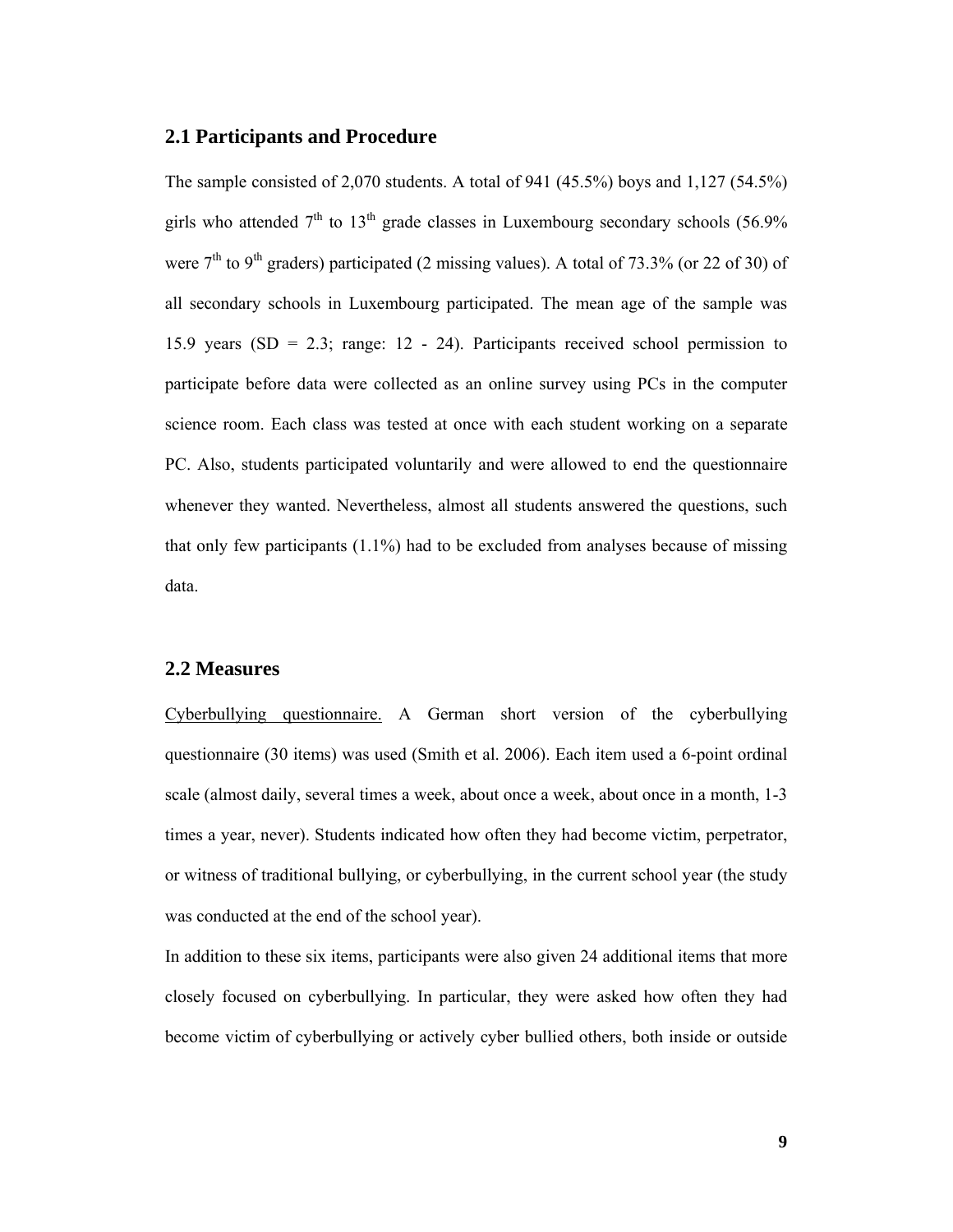school and for each of six media types (i.e., text message, picture/video clip, phone call, email, websites/chat room, or instant messaging).

Empathy scale. A novel scale was designed for the present study. Empathy was measured with three context specific items. Students indicated their agreement to statements on a 5-point Likert scale ("fully agree", "slightly agree", "partly agree/disagree", "slightly disagree", "totally disagree"; König & Steffgen 2008). Statements included, for example, "Persons being harassed or threatened via cell phone or Internet deserve so." (Cronbach's  $\alpha$  = .69; r<sub>it</sub> range .46 to .57).

In addition, anxiousness about being cyber bullied was tested with three items (Cronbach's  $\alpha$  = .79;  $r_{it}$  range .59 to .70; e.g., "I am afraid of being harassed or threatened via cell phone or Internet."). Finally, preference for "virtual" contacts was tested with four items (Cronbach's  $\alpha$  = .68; r<sub>it</sub> range .46 to .51; e.g., "It's easier to make friends online than in everyday life."). Both anxiousness and preference for "virtual" contacts used the 5-point Likert scale mentioned earlier.

Demographic questionnaire. To test for demographic pattern of involvement in cyberbullying, students recorded their gender, age, and overall years in school.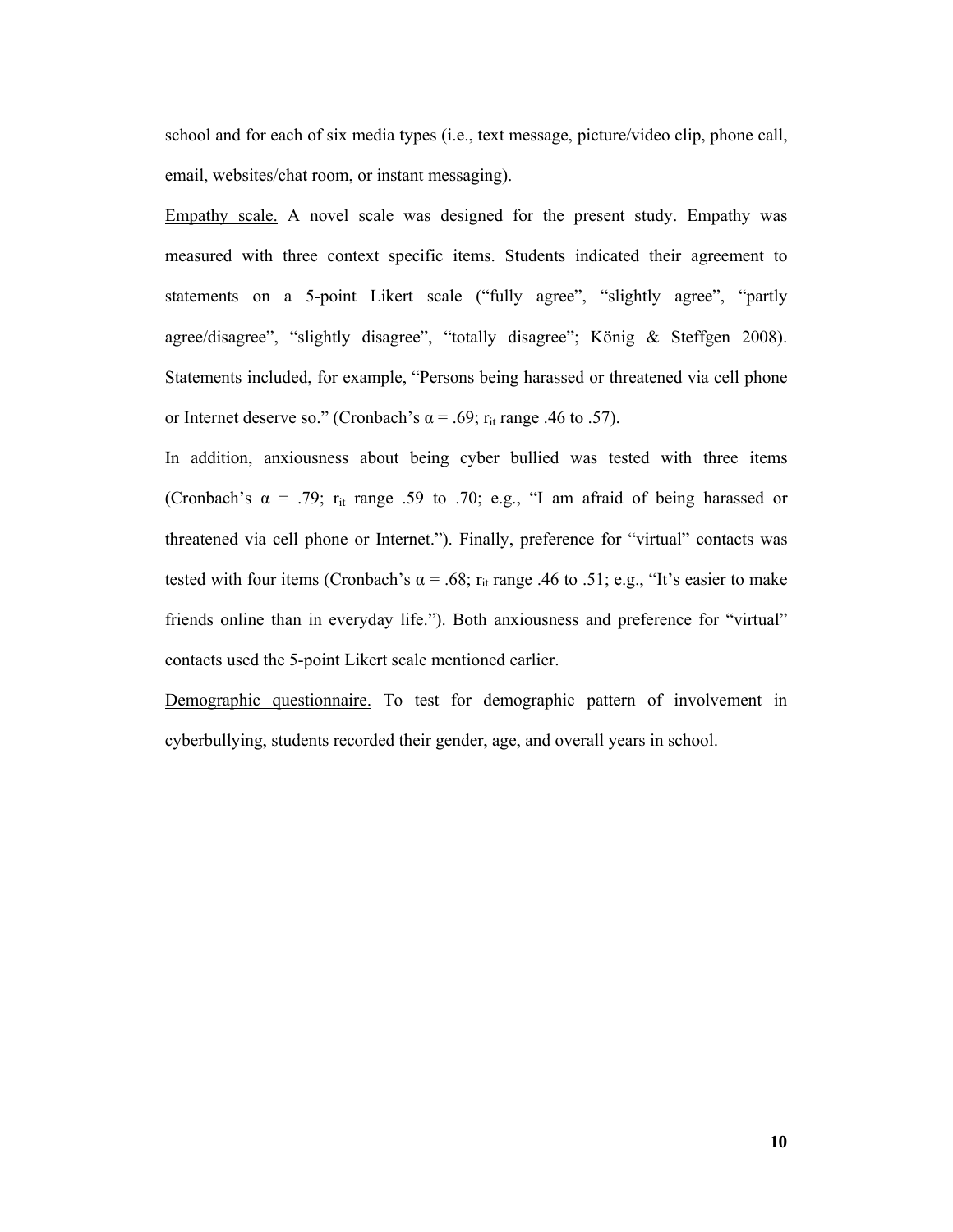#### **3. Results**

To gain a basic understanding of the situation in Luxembourg, the extent to which students experience cyberbullying was examined. Given that adolescents' experiences of bullying may enhance the understanding of cyberbullying, traditional bullying was also investigated. Next, the role of empathy for both cyberbullying and traditional bullying was analyzed. This was done with respect to different modes of communication and whether bullying occurred inside and outside school. Finally, the relationship between becoming a victim of both traditional and cyberbullying was tested.

#### **3.1 Prevalence of bullying in Luxembourg**

With respect to becoming a victim of either traditional bullying or cyberbullying, 11.5% of the students reported being bullied by traditional bullying *frequently* (almost daily, several times a week, about once a week, about once in a month), 17.8% only *1-3 times a year,* and 70.7% *never* during the last school year. With respect to cyberbullying, 4.3% of the students reported having experienced cyberbullying *frequently*, 9.8% only *1-3 times a year*, and 85.9% *never*.

The prevalence rates for traditionally bullying other students were 14.0% *frequently*, 18.1% only *1-3 times a year,* and 67.9% *never* during the last school year. With respect to cyberbullying, 5.0% reported having bullied others *frequently*, 5.6% only *1-3 times a year,* and 89.4% *never*.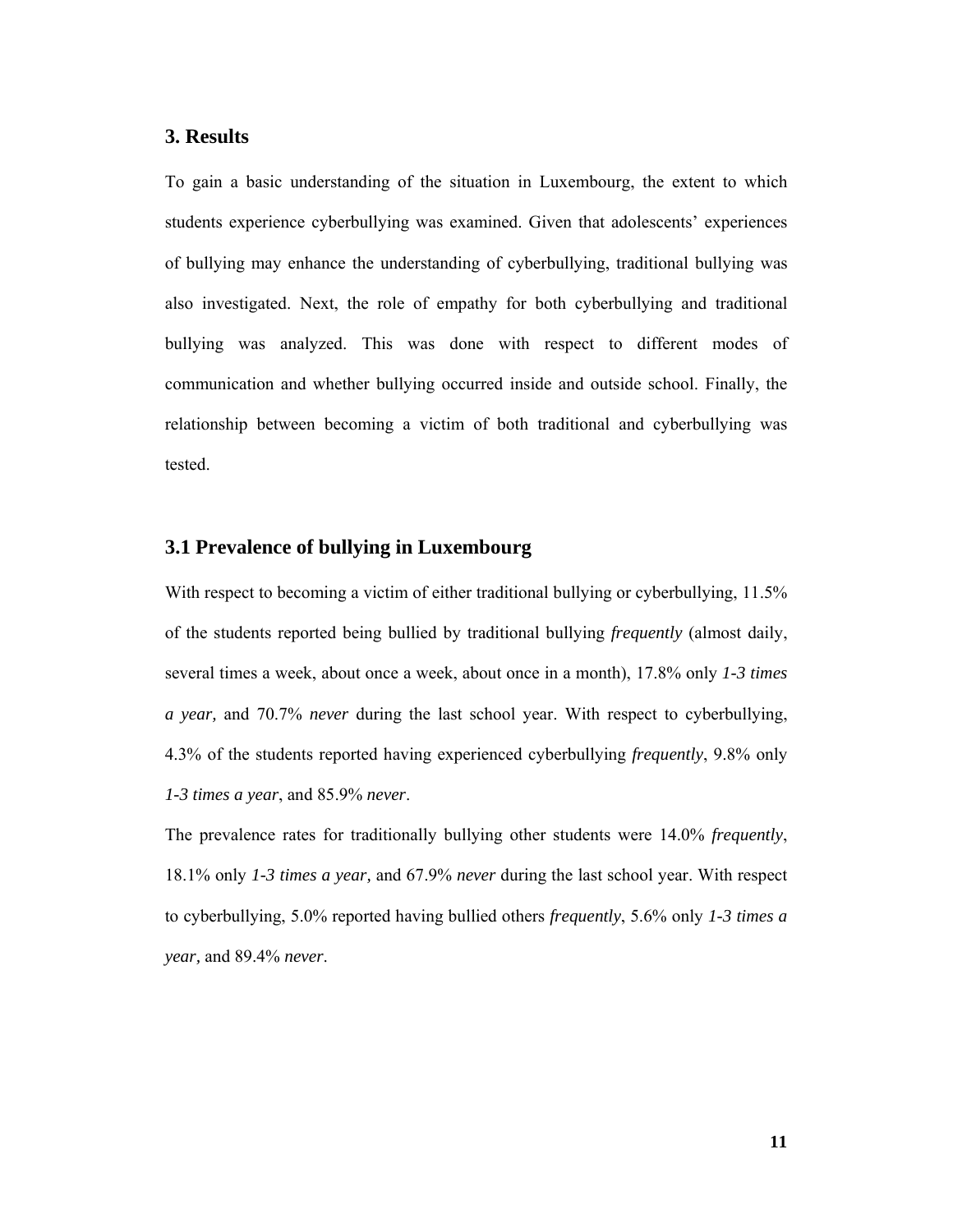In terms of becoming a witness 40.3% reported having witnessed traditional bullying *frequently*, 30.7% only *1-3 times a year,* and 29.0% *never*. With respect to cyberbullying, the numbers were 17.0% *frequently*, 22.9% only *1-3 times a year,* and 60.1% *never*.

Overall, cyberbullying was more often experienced outside school (N=598) than inside school  $(N=287)$ . These results are in line with other research findings (Smith et al. 2008).

In addition, gender differences were found for traditional bullying and cyberbullying. Girls were more likely to become victims of cyberbullying than boys ( $\chi^2$  = 23.06; *p* < .001). However, this was not the case for becoming perpetrators of cyberbullying ( $\chi^2$  = 0.24; n.s.). On the other hand, boys were more often traditional bullies than girls ( $\chi^2$  = 23.48;  $p < .001$ ). No significant gender differences were found in the probability of becoming a victim of traditional bullying ( $\chi^2 = 1.08$ ; *p* = .31) or of becoming a witness of traditional bullying ( $\chi^2$  =.04; *p* = .44), or a witness of cyberbullying ( $\chi^2$  = 2.43; *p* = .07), respectively.

#### **3.2 Traditional bullying, cyberbullying, and empathy**

To test for mean differences in a general approach of cyberbullying, a series of 2 (bullies vs. non-bullies) x 2 (boys vs. girls) ANOVAs were performed. Cyber bullies (bullying another student at least once a month) show a greater lack of empathy for others being victimized than do non-cyber bullies  $(F_{(1, 2,065)} = 25.20; p < .001$ , for the main effect). However, no differences were found between victims and non-victims of cyberbullying (see Table 1 for group means). Also, there was no significant gender effect  $(F_{(1, 2, 0.65)} = 1.84; p = .18)$ .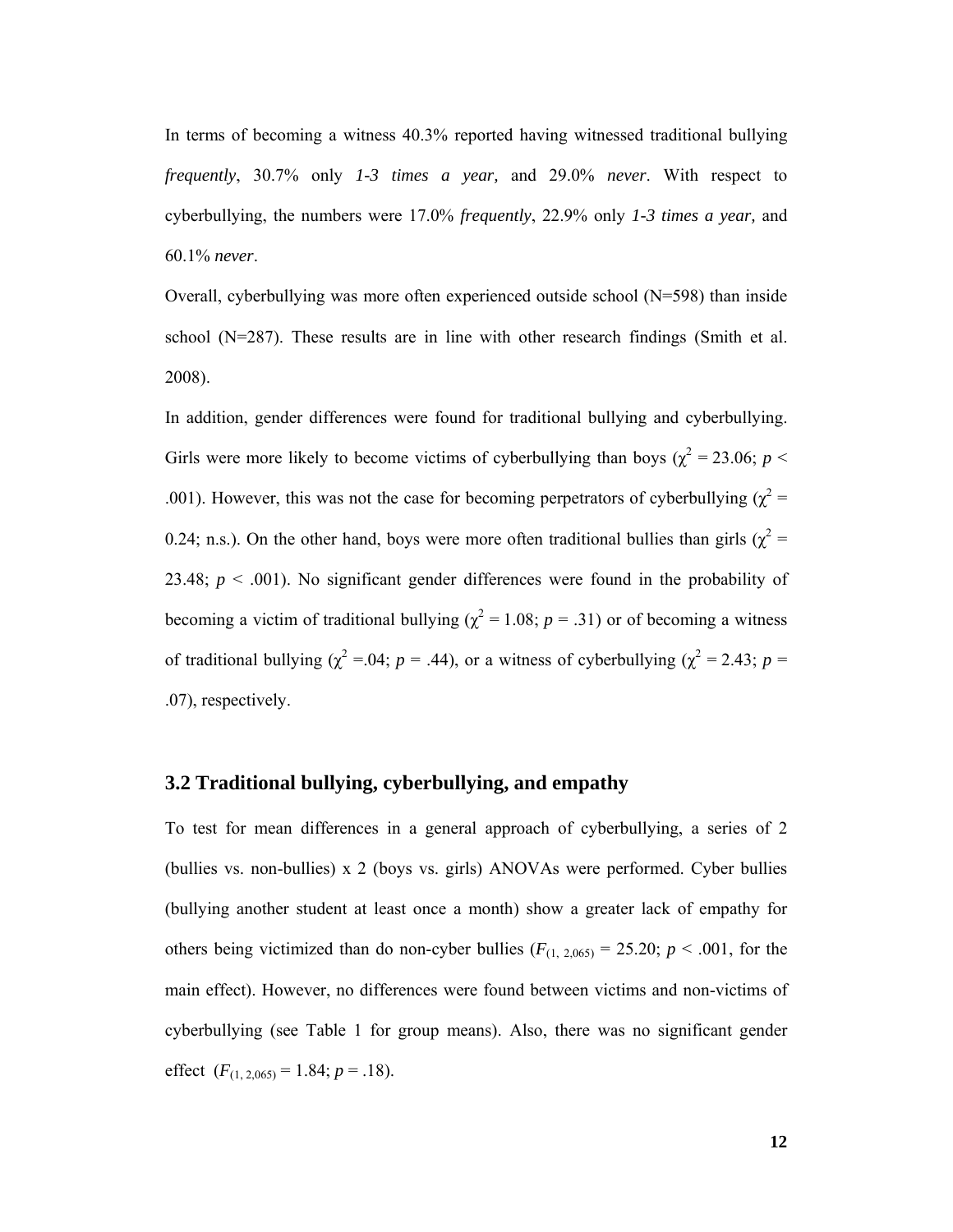#### **- Insert Table 1 -**

With respect to traditional bullying, a similar pattern of results was observed. Traditional bullies show a greater lack of empathy than non-bullies  $(F_{(1, 2, 063)} = 20.17; p$ < .001, for the main effect), and, again, no differences were found between victims and non-victims of bullying (see Table 2 for group means). In contrast to other findings (Gini et al. 2007), bullying behaviour of both boys  $(F_{(1, 939)} = 28.57; p < .001)$  and girls  $(F_{(1, 1127)} = 33.35; p < .001)$  was significantly associated with lower levels of empathic responsiveness.

#### **- Insert Table 2 -**

Compared to those who have not become victims of bullying, victims of traditional bullying are also more anxious being cyber bullied  $(F_{(1, 2,062)} = 9.14; p < .01$ , for the main effect, see Table 3 for group means). This is especially true for the female sample  $(F_{(1, 1127)} = 22.32; p < .001).$ 

#### **3.3 Empathy and cyberbullying via mobile phone or Internet**

Two 2x2 ANOVAs were performed to further explore the differences in empathy between cyber bullies and non-cyber bullies, depending on the specific media used for perpetration, with gender serving as second independent variable. To perform this analysis, a group variable for Internet bullies was computed, combining acts of bullying in chat rooms, via email, and instant messenger. The resulting group variable for mobile phone bullies comprised acts of bullying via mobile phone calls, sending pictures or sending short messages to the victim. Any student using one of the respective forms of bullying at least once a month within the last school year was considered a cyber bully. When separated by means used for perpetration, a closer look at cyber bullies reveals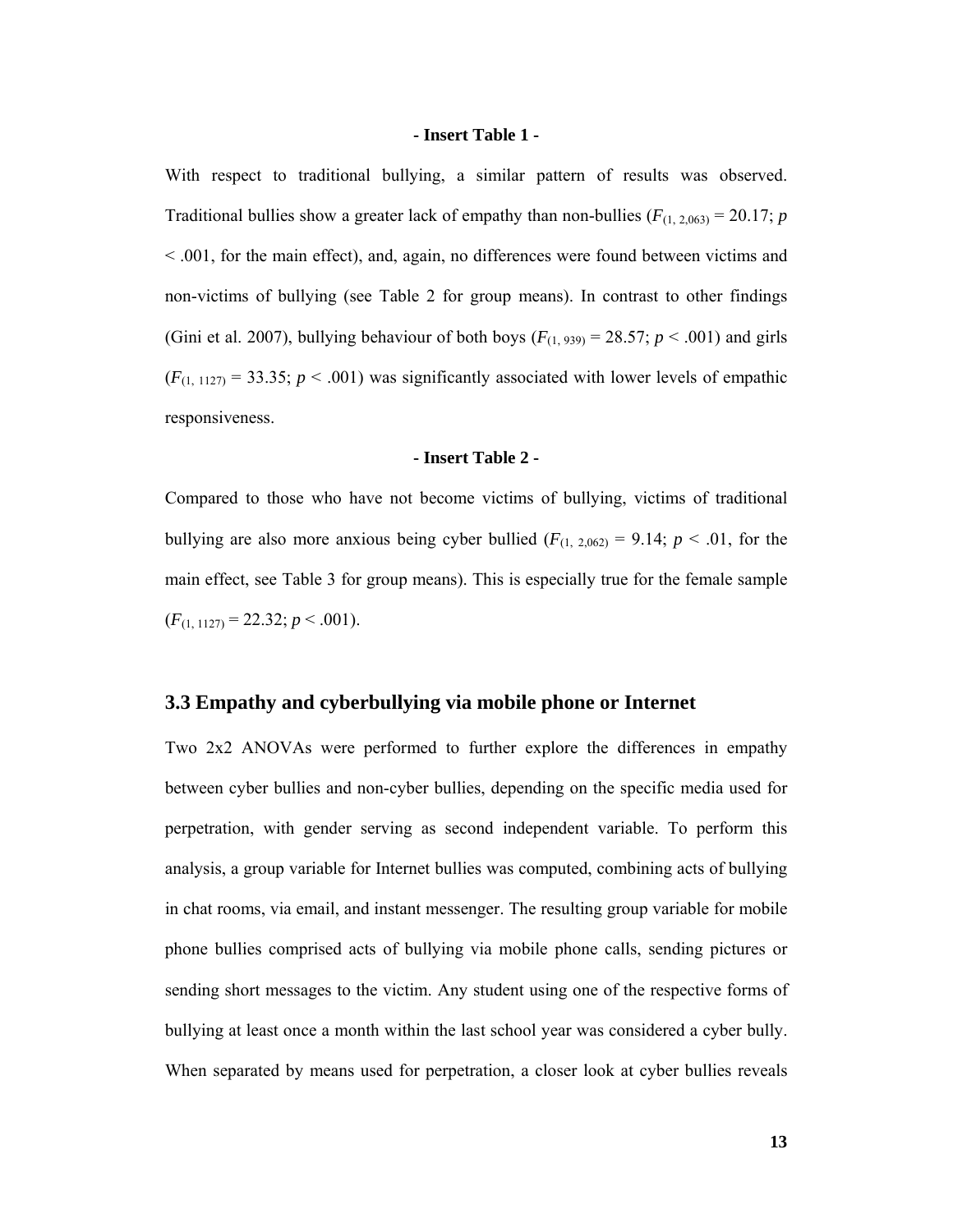that both mobile phone bullies  $(F_{(1, 2,065)} = 44.20; p < .001$ , for the main effect), as well as Internet bullies  $(F_{(1, 2, 065)} = 31.61; p < .001$ , for the main effect) show a greater lack of empathy than non-cyber bullies. Additionally, the ANOVA comparing Internet bullies to non-bullies, there was a significant gender difference with males showing a greater lack of empathy than females  $(F_{(1, 2, 064)} = 9.86; p < .01)$ .

#### **3.4 Empathy and cyberbullying inside or outside of school**

An equivalent grouping variable (see 3.3) was computed for cyber bullies perpetrating from inside versus outside school, accounting for all methods of cyberbullying that may be used. Again two 2x2 ANOVA indicated that cyber bullies both within school  $(F_{(1)})$  $_{2,060)}$  = 48.27; *p* < .001, for the main effect) and outside of school ( $F_{(1, 2,064)}$  = 46.45; *p* < .001, for the main effect) show a greater lack of empathy than non-cyber bullies. In addition, and with respect to cyber bullies outside of school, boys showed a significantly greater lack of empathy than girls  $(F_{(1, 2,064)} = 7.88; p < .01)$ .

## **3.5 Empathy and cyberbullying: Being both bully and victim**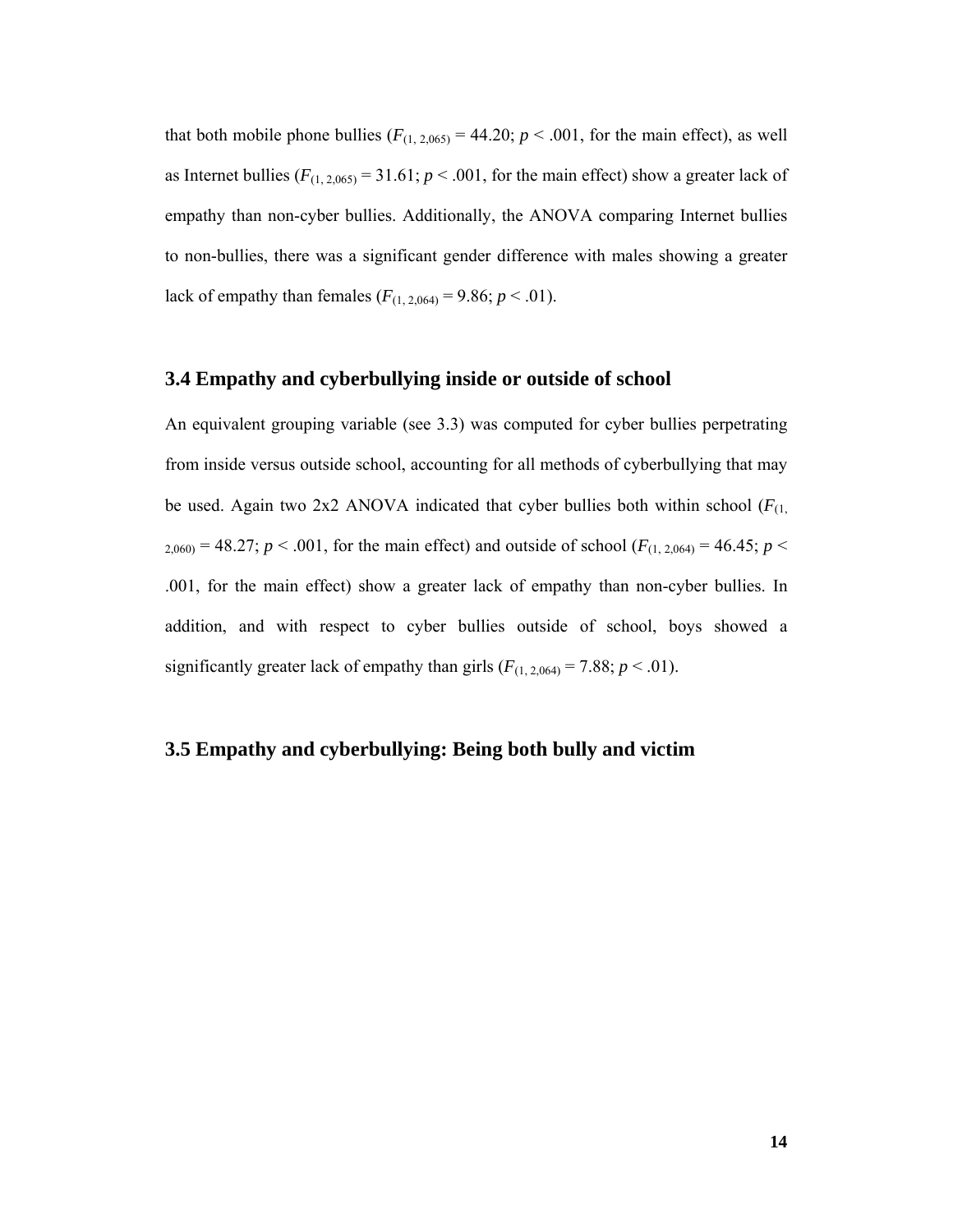It has been argued that differences in empathy between bullies and non-bullies may result from the inclusion of persons that are both cyberbullies *and* victims of cyberbullying (Almeida et al. 2008). To further investigate the differences between the victim status of cyber bullies and non-cyber bullies, participants were split into four groups, taking into account their status both as victims and perpetrators. The resulting four groups (neither cyberbully nor victim: "not-involved", victims-only, cyber bulliesonly, and those who were both cyber bullies and victims: "bully and victim") were compared in a 4x2 ANOVA with gender as second independent variable. Results show a significant main effect for the created grouping variable regarding the perpetrator/victim status  $(F_{(3, 2, 0.056)} = 10.87; p < .001$ , see Table 3 for group means).

A post-hoc analysis (Scheffé Test) revealed significant differences for the group of cyber bullies-only compared to the "not-involved" group (mean difference  $=$  71,  $p$  < .001) and the victims-only group (mean difference  $=$  69,  $p < .01$ ), and a tendency compared to the "bully and victim" group (mean difference  $=$  - 60,  $p = .07$ ).

#### **- Insert Table 3 -**

#### **4. Discussion**

The present study that tested a large sample of adolescents in Luxembourg confirms that cyberbullying is less prevalent than traditional bullying and that cyberbullying is experienced more often outside than inside of school (Smith et al 2008). Even if findings are not directly comparable because of methodological differences (e.g. use of different measures) in the studies, the current prevalence rate for Luxembourg appears to be rather low.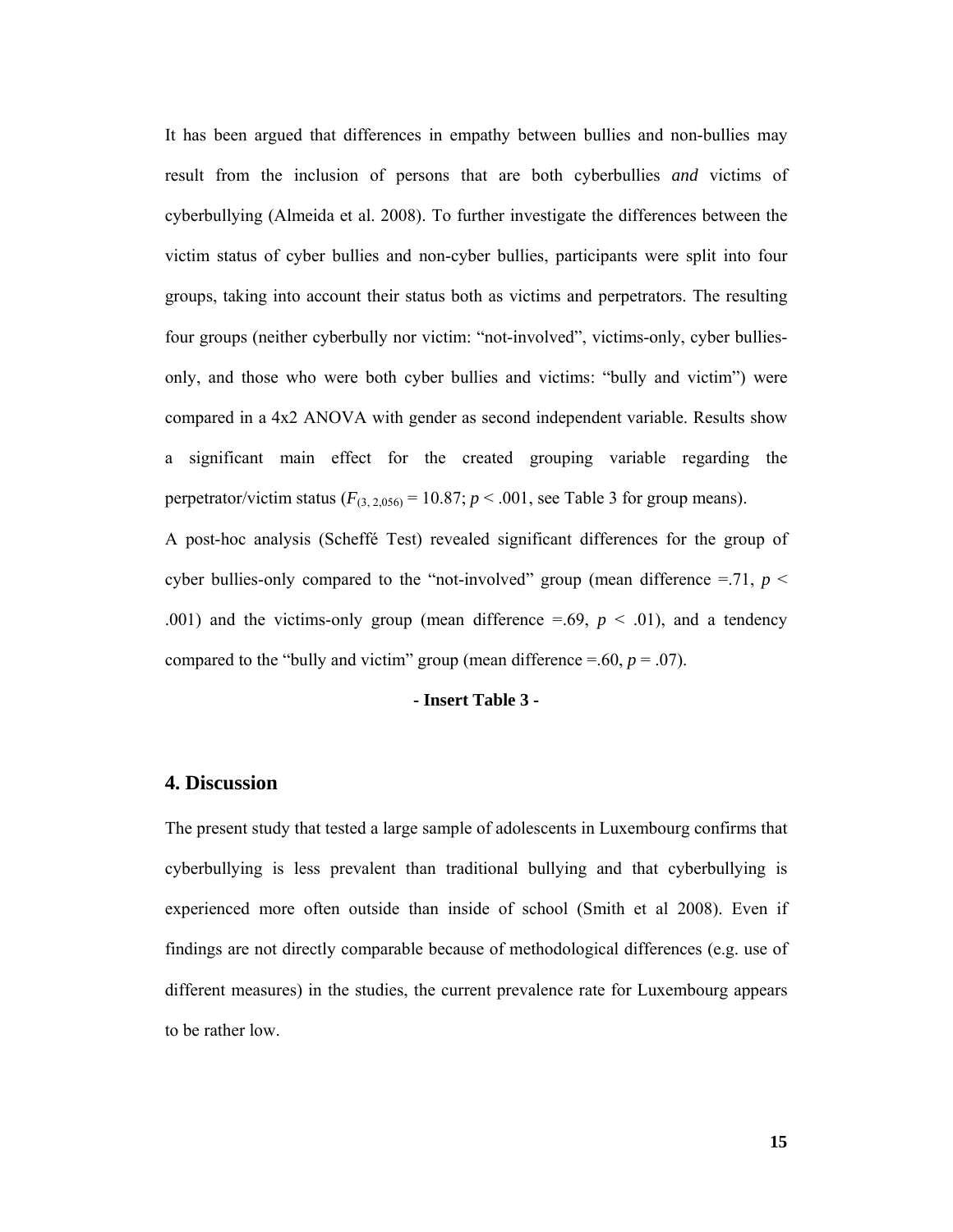It was found that cyber bullies show less empathy for others being victimized than did non-cyber bullies, those who have become both cyber bullies and victims, or who were not at all involved in cyber bullying. This finding stands in sharp contrast to the results reported by Almeida et al. (2008). In their study, cyber bullies were not found to show a lack of empathy in comparison to victims, bully-victims, and non-involved persons, perhaps due to the use of a different measure instrument for empathy.

In addition, only some small gender effects and no effects of media type (Internet versus cell phone) or location of the perpetration (inside versus outside of school) were observed. Altogether, these findings are in accordance with studies showing a negative relationship between empathy and aggression (Miller & Eisenberg 1988).

It is important to note that the literature on the relation of empathy and bullying is not entirely clear-cut. However, the mixed results are likely to reflect differences in a specific methodological characteristic: most studies that found an overall negative relationship between empathy and bullying used self-reported bullying scales, including the present study (Correia & Dalbert 2008; Endresen & Olweus 2001; Espelage et al. 2004; Jolliffe & Farrington 2006; Nickerson et al. 2008). In contrast, studies that yielded mixed or gender moderated effects used peers reporting bullying behaviour (Gini et al. 2007; Warden & Mackinnon 2003).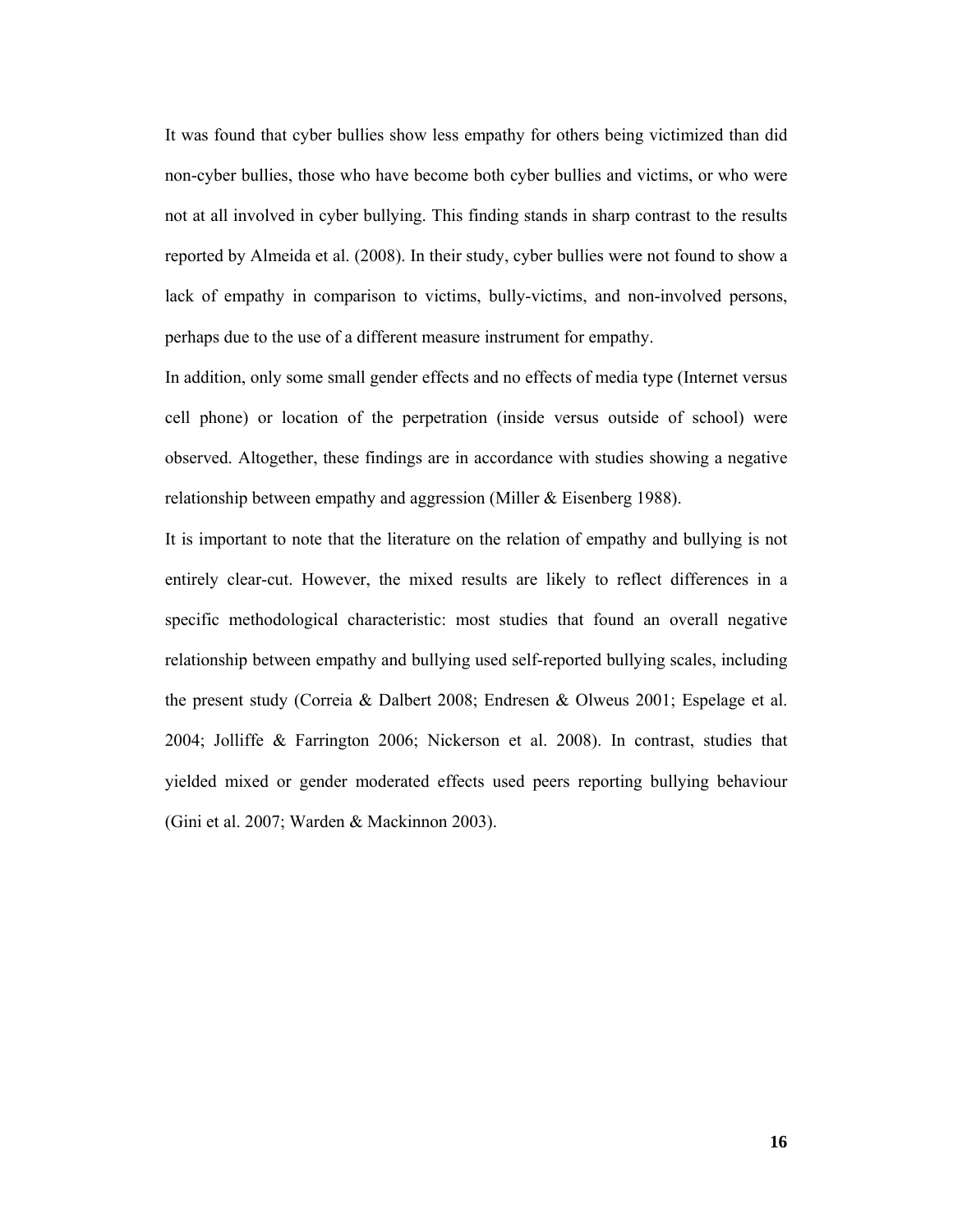The present study further corroborates that a lack of empathy is a risk factor of cyberbullying behaviour. Therefore, these findings also have important implications for prevention and intervention. Approaches that address the improvement of empathy skills might be promising in decreasing traditional bullying as well as cyberbullying. Feeling empathy for others seems to be an important prerequisite for preventing such unwanted behaviour. Hence, the findings of this study have to be considered during the design and development of new anti-cyberbullying trainings. The success of such an approach has to await future evaluation.

However, the present study also has some limitations. For example, data were collected online. Therefore generalization of findings may be limited. Furthermore, from a methodological point of view, the way in which empathy was measured may have contributed to the results. The reliability and validity of the novel instrument (i.e., empathy short scale) has to be confirmed in further studies. In addition, only a global measure for empathy was used. It has been suggested that affective and cognitive components separately contribute to empathy (Davis 1994; Jolliffe & Farrington 2004). Future research that includes both aspects of empathy has to show whether the current findings hold.

Another limitation of the study is the domain specificity of the empathy scale for the area of media use (Internet and cell phones), so the results obtained may not be generalized for empathy at large.

As the focus of the study was cyberbullying in general, future research should also take into account different modes and roles in cyberbullying (e.g. as direct versus indirect aggression; Jolliffe & Farrington 2004).

**17**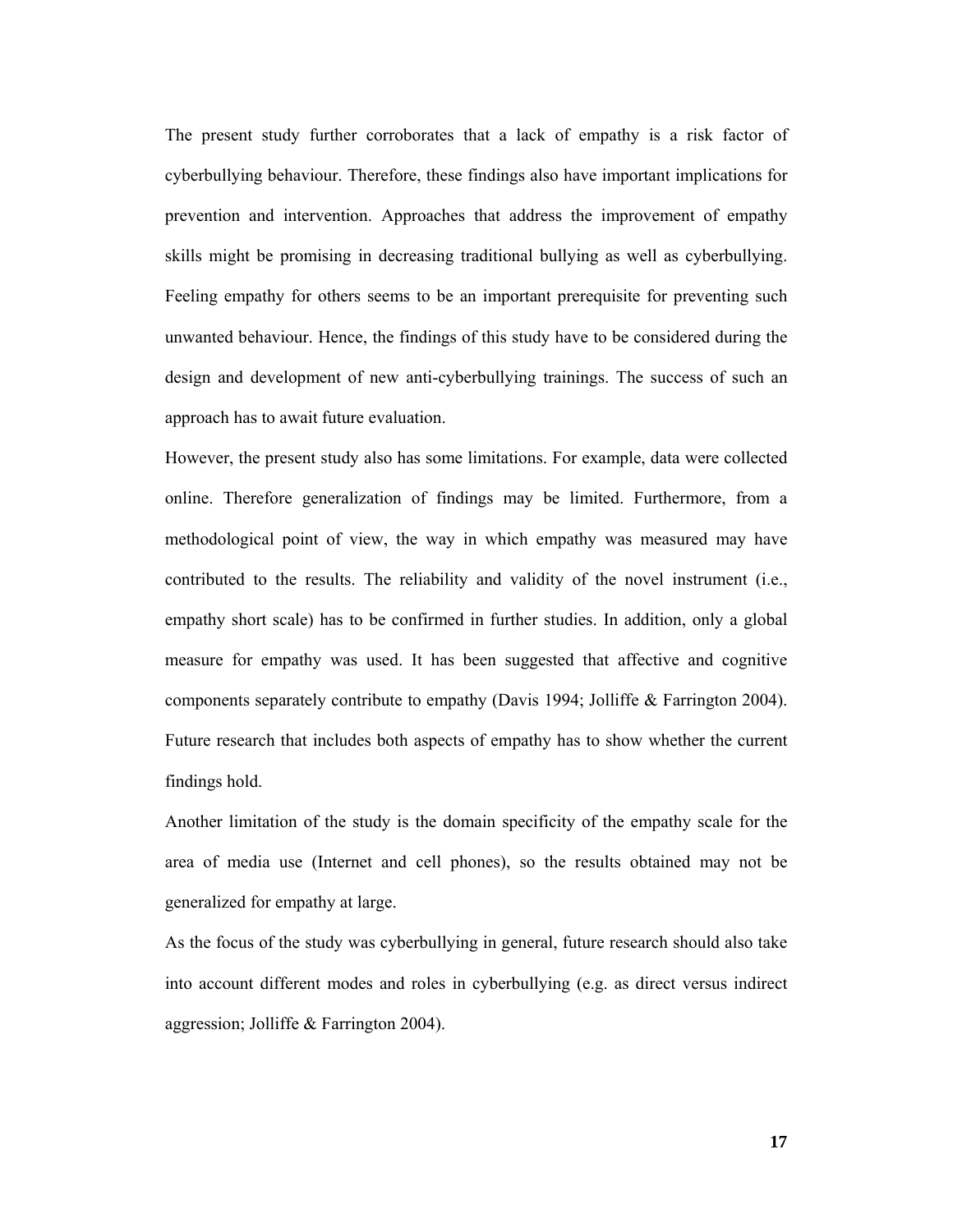Finally, and irrespective of the large sample used in the present study, the crosssectional design and the used methodology do not allow interpreting for causal effects. Rather, experimental or longitudinal study designs have to be realized.

In sum, the study highlights the role of empathy in cyberbullying. In contrast to previous findings, cyber bullies were found to show less empathy for others than did non-cyber bullies. Thus, the findings confirm the importance of implementing empathy training in anti-cyberbullying programs. More specifically, skills training for adolescents should also include specific components to train empathic responsiveness in the context of media use.

## **Acknowledgment**

We thank Luc Bredemus for data collecting.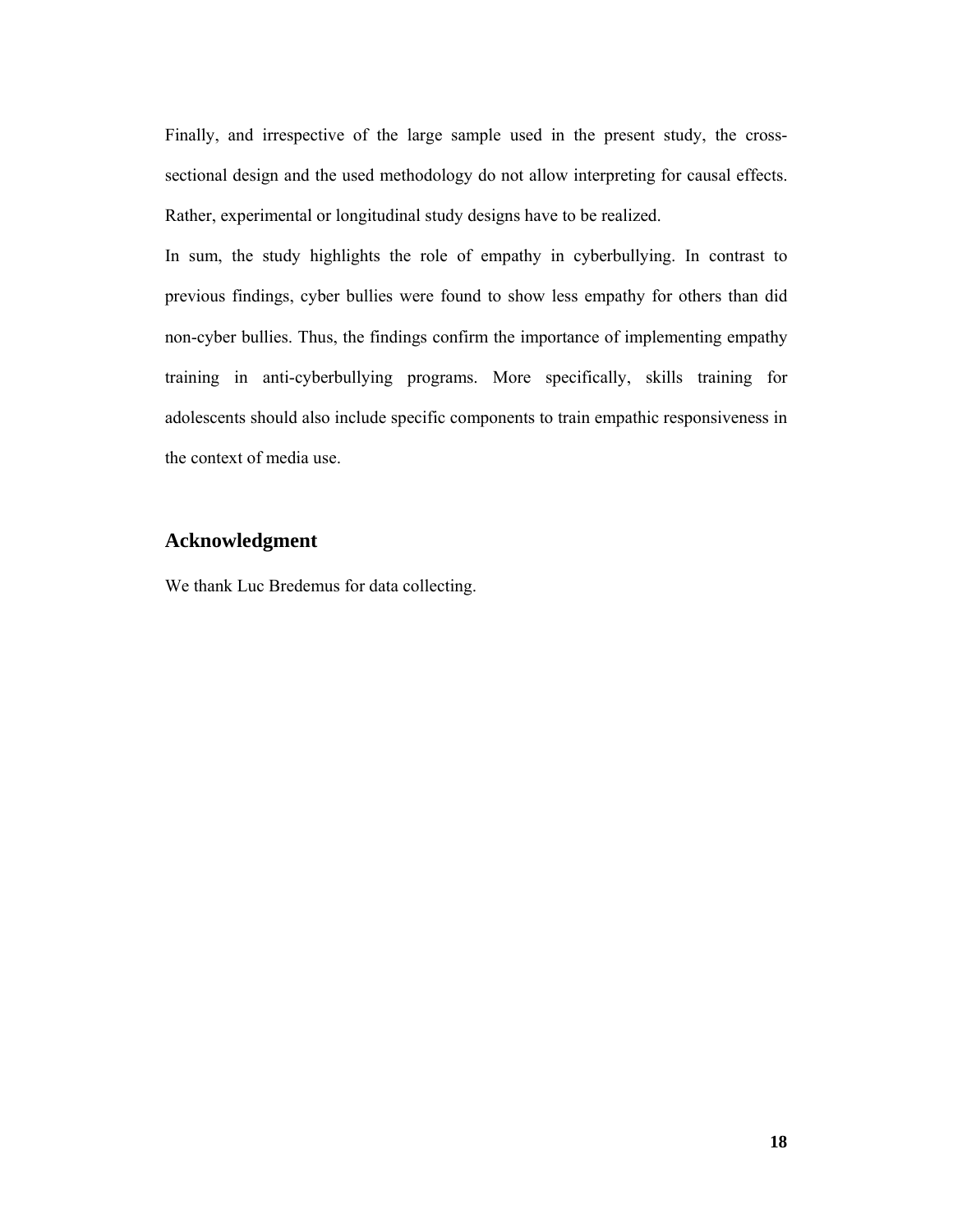#### **REFERENCES**

- Almeida A., Marinho S., Esteves C., Gomes S., Correia I. (2008), *Virtual but not less real: A study of cyber bullying and its relations with moral disengagement and empathy,* Abstracts book 20th Biennial ISSBD Meeting, 2008, Würzburg.
- Batson C.D., Duncan B.D., Ackerman P., Buckley T., Birch, K. (1981), Is empathic emotion a source of altruistic motivation? *Journal of Personality and Social Psychology,* Vol. 4, No. 2, pp. 290 – 302.
- Campbell M. A. (2005), Cyber bullying: An old problem in a new guise? *Australian Journal of Guidance and Counselling,* Vol. 15, pp. 68 — 76.
- Cohen D., Strayer J. (1996), Empathy in conduct disordered and comparison youth, *Developmental Psychology,* Vol. 32, No. 6, pp. 988 – 998.
- Correia I., Dalbert C. (2008), School bullying. Belief in a personal just world of bullies, victims, and defenders, *European Psychologist,* Vol. 13, No. 4, pp. 248 – 254.
- Davis M.H. (1994), *Empathy: A social psychological approach*. Wm. C. Brown Communications, Dubuque, Iowa.
- Eisenberg N., Guthrie I.K., Cumberland A., Murphy B.C., Shepard S.A., Zhou Q., Carlo G. (2002), Prosocial development in early adulthood: a longitudinal study, *Journal of Personality and Social Psychology,* Vol. 82, No. 6, pp. 993 – 1006.
- Eisenberg N., Strayer J. (1987), *Empathy and its development,* Cambridge University Press, Cambridge.
- Endresen J.M., Olweus D. (2001), Self-reported empathy in Norwegian adolescents: Sex differences, age trends, and relationship to bullying, in: Bohart A., Stipek D. (ed.), *Constructive and Destructive Behavior. Implications for Family, School and Society,* American Psychological Association, New York, pp. 147 — 165.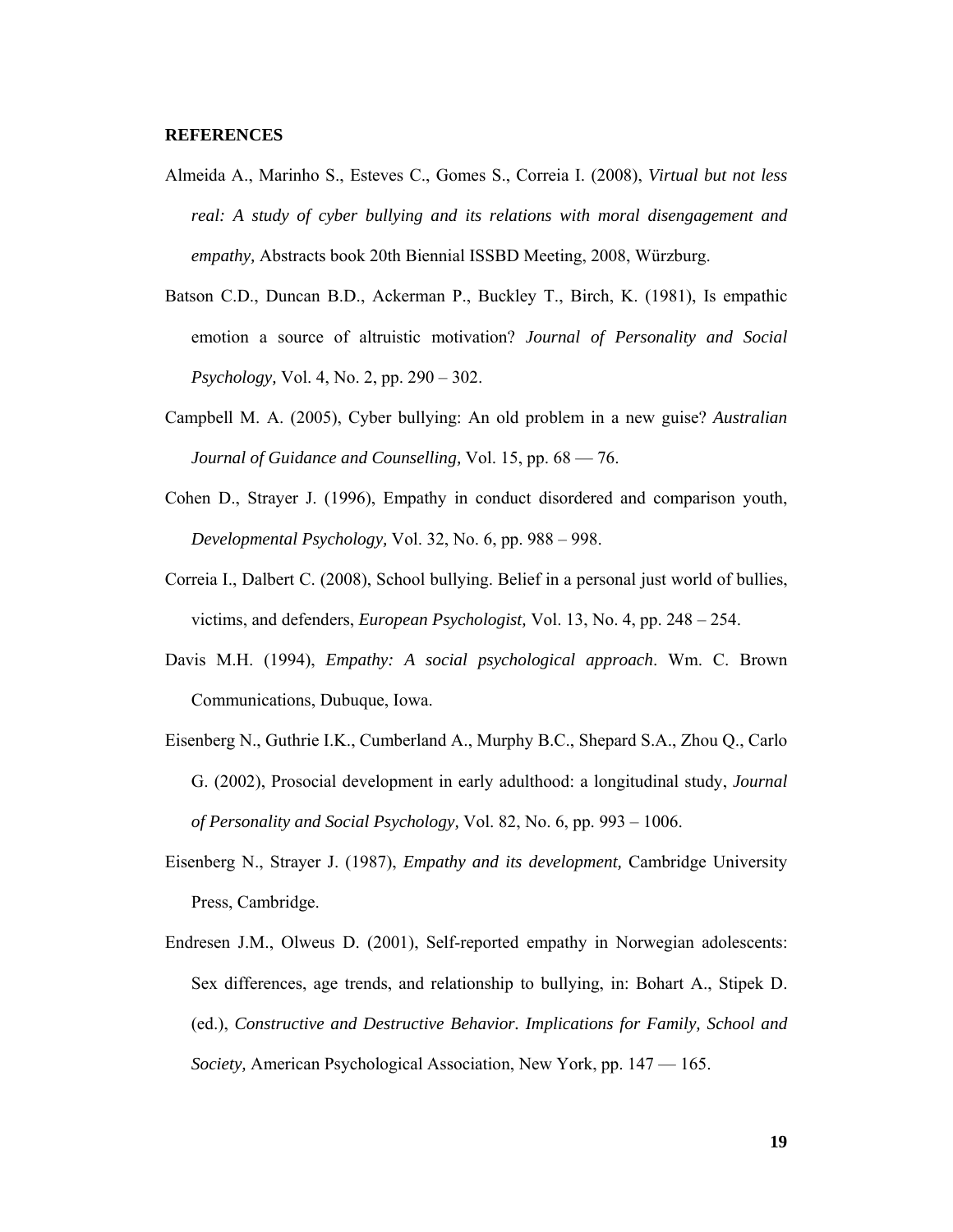- Espelage D.L., Mebane S.E., Adams R.S. (2004), Empathy, caring, and bullying: Toward an understanding of complex associations, in: Espelage D.L., Swearer S.M. (ed.), *Bullying in American schools: A social-ecological perspective on prevention and intervention*, Erlbaum, Mahwah, pp. 37-61.
- Gini G., Albiero P., Benelli B., Altoe G. (2007), Does empathy predict adolescents' bullying and defending behavior? *Aggressive Behavior,* Vol. 33, pp. 467 — 476.
- Hinduja S., Patchin J.W. (2009), *Bullying. Beyond the schoolyard.* Corwin Press, Thousand Oaks, California.
- Hoffman M.L. (2001), Toward a comprehensive empathy-based theory of prosocial moral development, in: Bohart A., Stipek D. (ed.), *Constructive and Destructive Behavior. Implications for Family, School and Society*, American Psychological Association, New York, pp. 61 — 86.
- Huberty Y., Steffgen G. (2008), *Bullying in Schulen. Prädiktoren zivilcouragierten Verhaltens,* Verlag Dr. Müller, Saarbrücken.
- Jolliffe D., Farrington D.P. (2004), Empathy and offending. A systematic review and meta-analysis. *Aggression and Violent Behavior,* Vol. 9, pp. 441 — 476.
- Jolliffe D., Farrington D.P. (2006), Examining the role between low empathy and bullying, *Aggressive Behavior,* Vol. 32, pp. 540-550.
- Juvonen J., Gross E.F. (2008), Extending the school grounds? Bullying experiences in cyberspace, *Journal of School Health,* Vol. 78, pp. 496 — 505.
- König A., Steffgen G. (2008), *Do victims of bullying tend to be cyber bullies?* Abstracts book 13th Workshop Aggression, Potsdam.
- Kowalski R.M., Limber S.P. (2007), Electronic bullying among middle school students. *Journal of Adolescents Health,* Vol. 41, No. 6, pp. 22 — 30.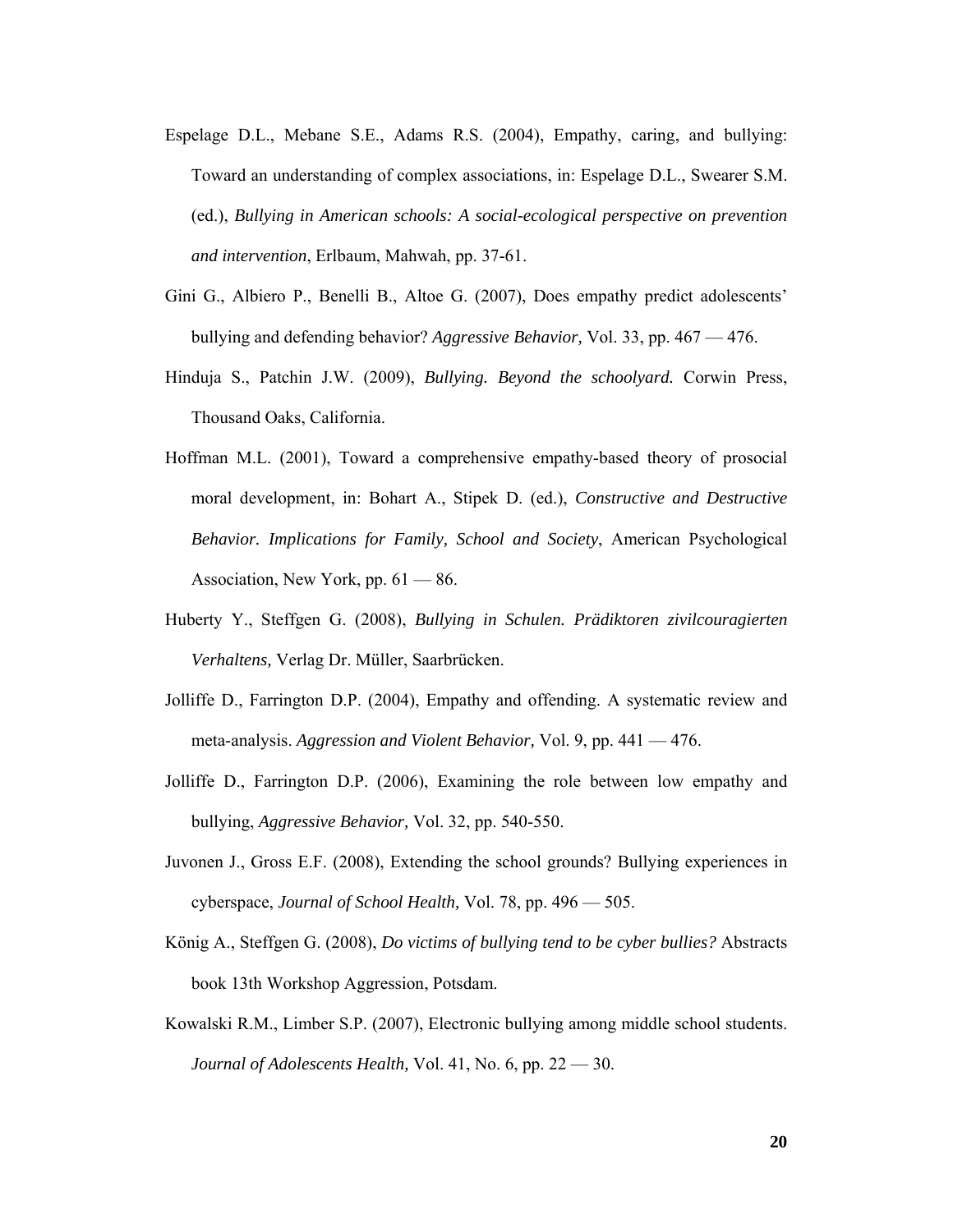- Li Q. (2006), Cyber bullying in schools: A research of gender differences. *School Psychology International*, Vol. 27, pp. 157 — 170.
- Miller P.A., Eisenberg N. (1988), The relationship of empathy to aggressive and externalizing/antisocial behavior, *Psychological Bulletin,* Vol. 103, pp. 324 — 344.
- NCH. (2005), Putting U in the picture Mobile phone bullying survey 2005. Available online http://www.nch.org.uk/uploads/documents/Mobile\_bullying\_%20report.pdf/ (accessed 12 January 2009).
- Nickerson A.B., Mele D., Princiotta D. (2008), Attachment and empathy as predictors of roles as defenders or outsiders in bullying interactions, *Journal of School Psychology,* Vol. 46, pp. 687 – 703.
- Slonje R., Smith P.K. (2007), Cyberbullying: Another main type of bullying? *Scandinavian Journal of Psychology,* Vol. 49, No. 2, pp. 147 — 154.
- Smith P.K. (2003), *Violence in schools. The response in Europe*, Routledge, London.
- Smith P.K., Mahdavi J., Carvalho M., Tippett N. (2006), *An investigation into cyberbullying, its forms, awareness and impact, and the relationship between age and gender in cyberbullying.* Unit for school and family studies, Goldsmiths College, University of London, London.
- Smith P.K., Mahdavi J., Carvalho M., Fisher S., Russell S., Tippett N. (2008), Cyberbullying: Its nature and impact in secondary school pupils, *Journal of Child Psychology and Psychiatry,* Vol. 49, No. 4, pp. 376 — 385.
- Steffgen G., Ewen N. (2004), *Gewalt an Luxemburger Schulen,* Imprimerie Saint Paul, Luxembourg.
- Strayer J., Roberts W. (2004), Empathy and observed anger and aggression in five-yearolds, *Social Development,* Vol. 13, No. 1, pp. 1 – 13.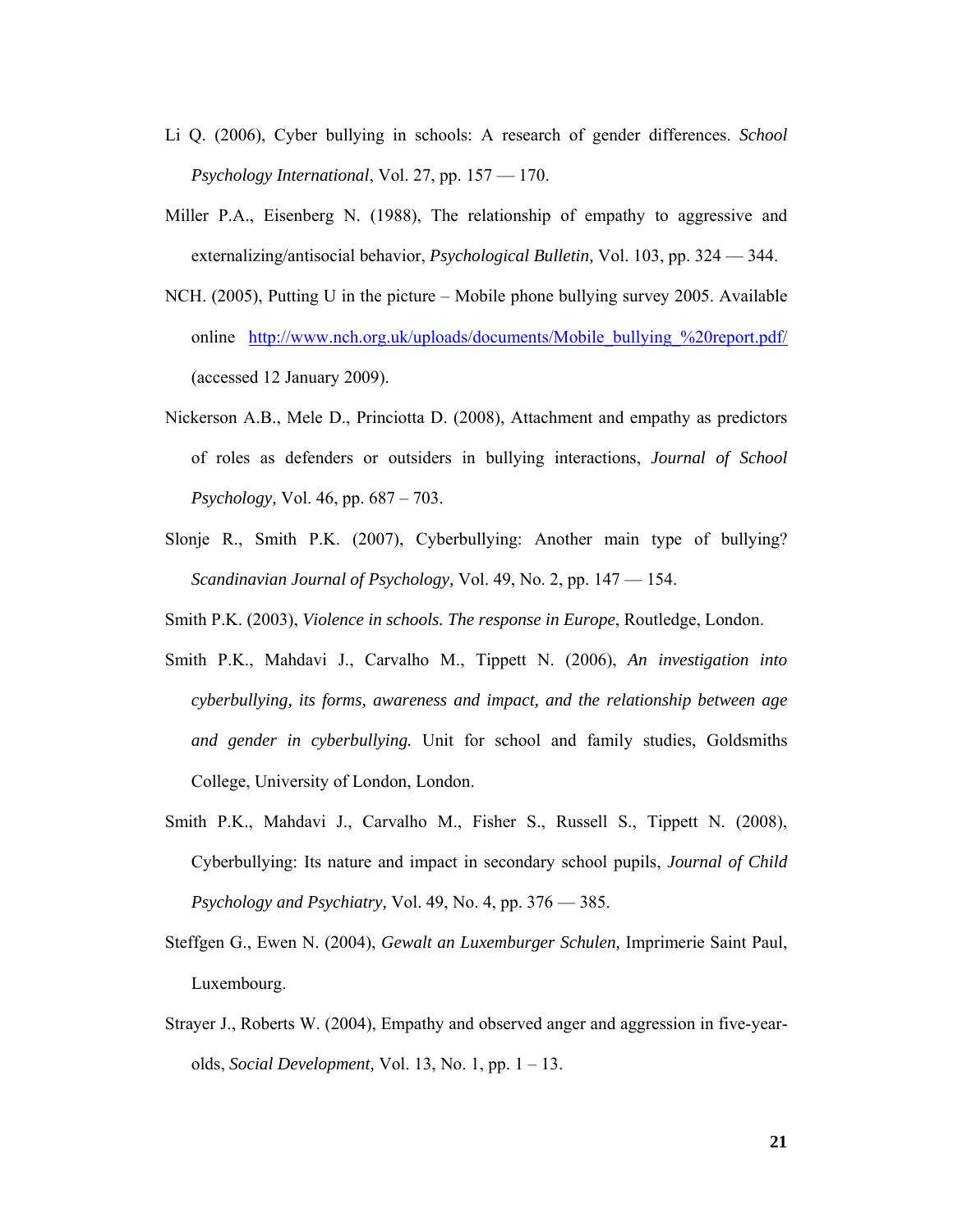- Warden D., Mackinnon, S. (2003), Prosocial children, bullies and victims: an investigation of their sociometric status, empathy and social problem-solving strategies, *British Journal of Developmental Psychology,* Vol. 21, 367 – 385.
- Willard N. (2006), *Cyberbullying and cyberthreats: responding to the challenge of online social cruelty, threats, and distress,* Center for Safe and Responsible Internet Use, Champaign, Illinois.
- Ybarra M., Mitchell K. (2004), Online aggressor/targets, aggressors, and targets: A comparison of associated youth characteristics, *Journal of Child Psychology and Psychiatry and Allied Disciplines,* Vol. 45, No. 7, pp. 1308 — 1316.
- Ybarra M.L., Diener-West M., Leaf P.J. (2007), Examining the overlap in Internetharassment and school bullying: Implications for school intervention, *Journal of Adolescent Health,* Vol. 41, No. 6, pp. 42 — 50.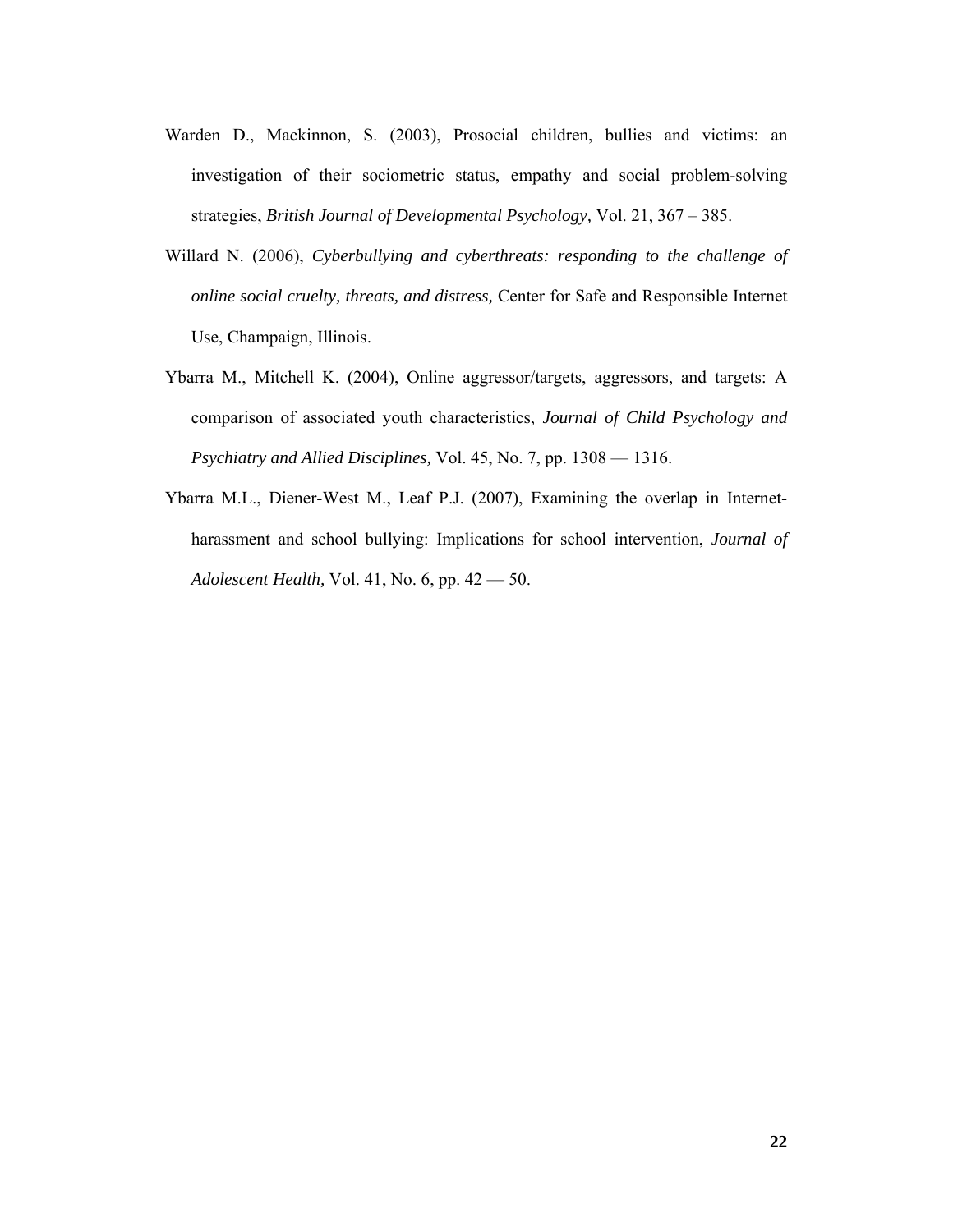|                                                 | <b>Non-cyber bullies</b>       | <b>Cyber bullies</b>       | $\bm{F}$ | $\boldsymbol{p}$ |
|-------------------------------------------------|--------------------------------|----------------------------|----------|------------------|
| <b>Preference for "virtual"</b><br>contacts     | 2.60(1.01)                     | 2.78(0.99)                 | 5.27     | $\leq .05$       |
| <b>Lack of empathy</b>                          | 2.33(1.04)                     | 2.87(1.16)                 | 25.20    | $\leq 0.01$      |
| <b>Anxiousness about being</b><br>cyber bullied | 1.95(1.11)<br>2.26(1.24)       |                            | 13.75    | $\leq 0.01$      |
|                                                 | non-victim of<br>cyberbullying | victim of<br>cyberbullying |          |                  |
| Preference for "virtual"<br>contacts            | 2.61(1.02)                     | 2.67(0.95)                 | 1.27     | n.s.             |
| <b>Lack of empathy</b>                          | 2.37(1.06)                     | 2.28(1.00)                 | 0.15     | n.s.             |
| <b>Anxiousness about being</b><br>cyber bullied | 1.96(1.14)                     | 2.11(1.03)                 | 4.13     | $\leq 0.05$      |

**Table 1:** Mean differences of cyber bullies and non-cyber bullies with respect to preference for "virtual" contacts, lack of empathy, and anxiousness. Standard deviations are given in parentheses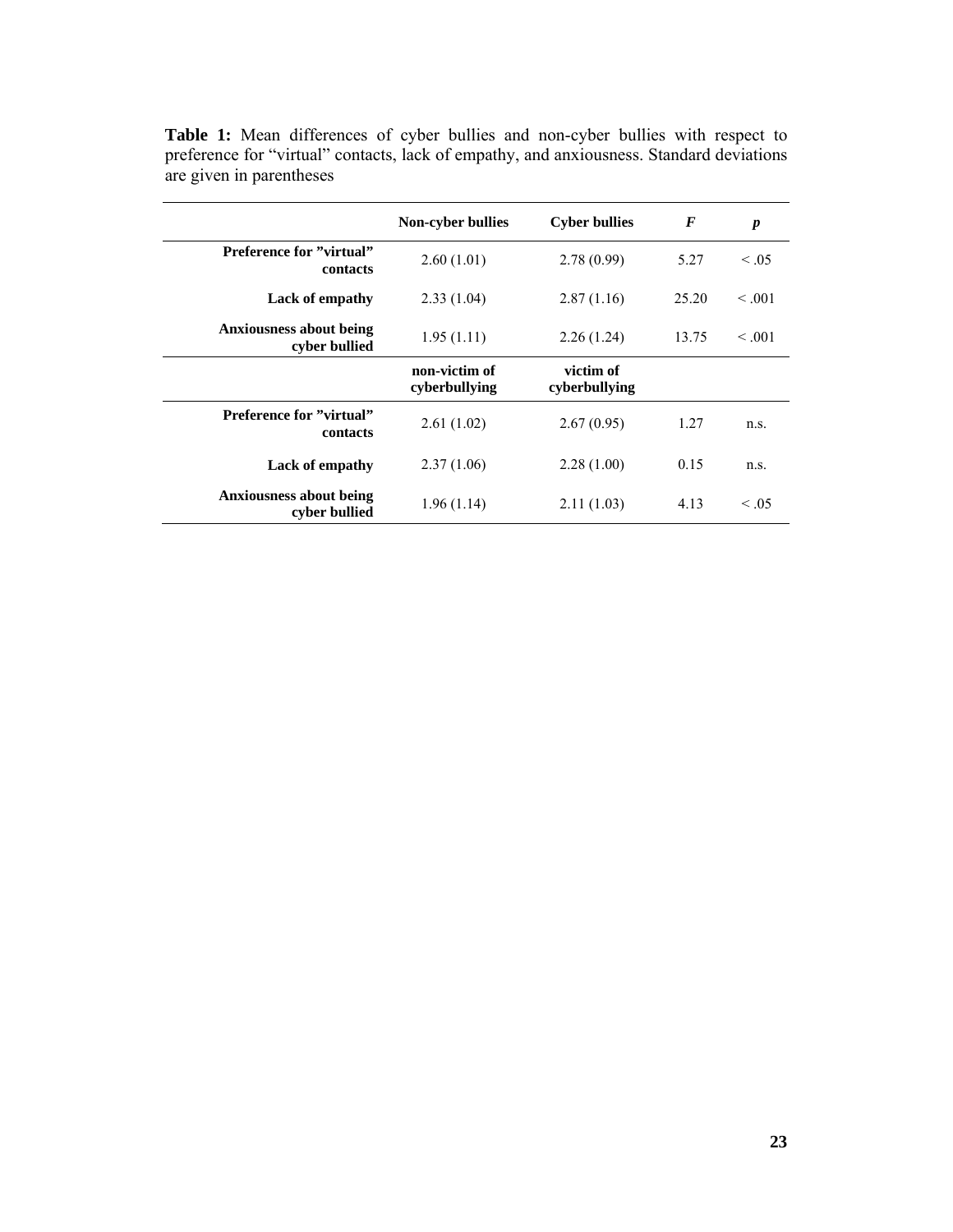|                                                 | <b>Non-bullies</b>        | <b>Bullies</b>        | F     | $\boldsymbol{p}$ |
|-------------------------------------------------|---------------------------|-----------------------|-------|------------------|
| <b>Preference for "virtual"</b><br>contacts     | 2.60(1.02)                | 2.65(0.96)            | 1.21  | n.s.             |
| <b>Lack of empathy</b>                          | 2.28(1.03)                | 2.84(1.05)            | 61.39 | $\leq 0.01$      |
| <b>Anxiousness about being</b><br>cyber bullied | 1.99(1.13)                | 1.98(1.13)            | 0.03  | n.s.             |
|                                                 | Non-victim of<br>bullying | Victim of<br>bullying |       |                  |
| <b>Preference for "virtual"</b><br>contacts     | 2.59(1.01)                | 2.68(0.97)            | 3.13  | n.s.             |
| <b>Lack of empathy</b>                          | 2.42(0.99)                | 2.46(0.96)            | 0.44  | n.s.             |
| <b>Anxiousness about being</b><br>cyber bullied | 1.93(1.13)                | 2.11(1.11)            | 9.14  | $\leq 0.01$      |

Table 2: Mean differences of bullies and victims with respect to preference for "virtual" contacts, lack of empathy, and anxiousness. Standard deviations are given in parentheses